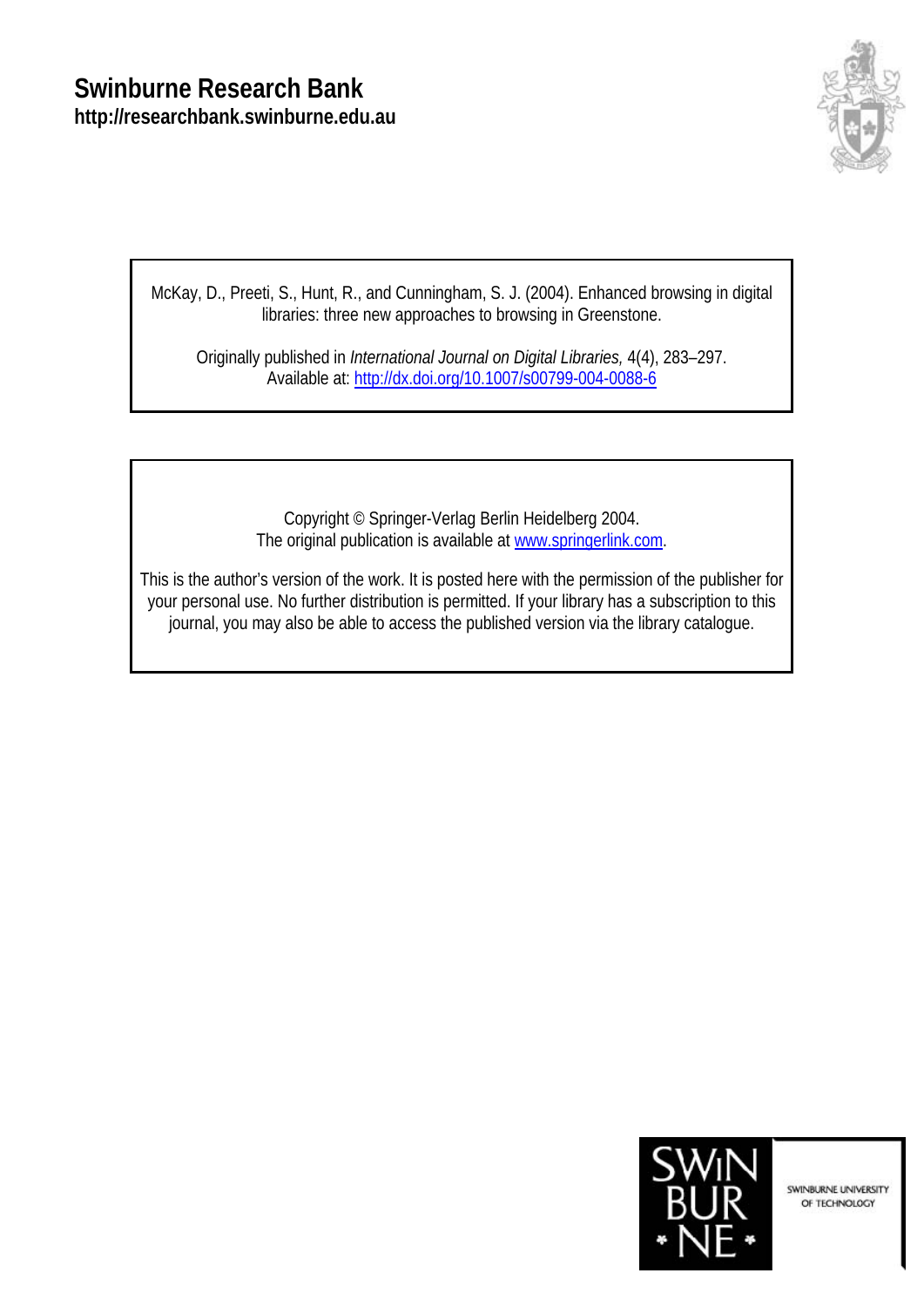# **Enhanced Browsing in Digital Libraries: Three New Approaches for Browsing in Greenstone**

Dana McKay, Preeti Shukla, Rachael Hunt, Sally Jo Cunningham

Department of Computer Science, University of Waikato Private Bag 3105 Hamilton New Zealand {dana, ps11, rmh14, sallyjo}@cs.waikato.ac.nz

**Abstract.** Browsing is part of the information seeking process, used when information needs are ill-defined or unspecific. Browsing and searching are often interleaved during information seeking to accommodate changing awareness of information needs. Digital Libraries often do not support browsing. Described here are three browsing systems created for the Greenstone digital library software.

# **1 Introduction**

Browsing is a vital part of the information seeking process, allowing information seekers to meet ill-defined information needs and find new information [26,29]. Despite the importance of browsing in information seeking, however, it is poorly supported in many information systems [27]. The Greenstone digital library software [1] created by the New Zealand Digital Library research group [2], is an example of software that does support browsing, though to a restricted extent; the limitations of Greenstone's browsing facilities are discussed in Section 3. Greenstone is used by numerous organizations worldwide to manage and present collections of documents.

The aim of this work is to present possibilities for adding greater flexibility to Greenstone's browsing facilities, to provide better support for the information seeking process. When considering ways to make browsing easier and more effective, a number of potential directions presented themselves: we could provide better facilities for browsing through search results, or for browsing through an entire collection; we could present conventional list displays, or could experiment with 2D or 3D visualizations; and we could exploit subject metadata (if available), or could use learning techniques to extract subject or similarity information.

The first browsing approach presented allows users to specify parameters such as the metadata by which they wish to browse and the maximum number of documents on a page (Section 4); this supports browsing list displays of search results. The second approach uses a self-organizing map (SOM) to create a browsable, searchable representation of clusters of documents within a given collection (Section 5)—where the SOM uses machine learning to create similarity measures between documents, and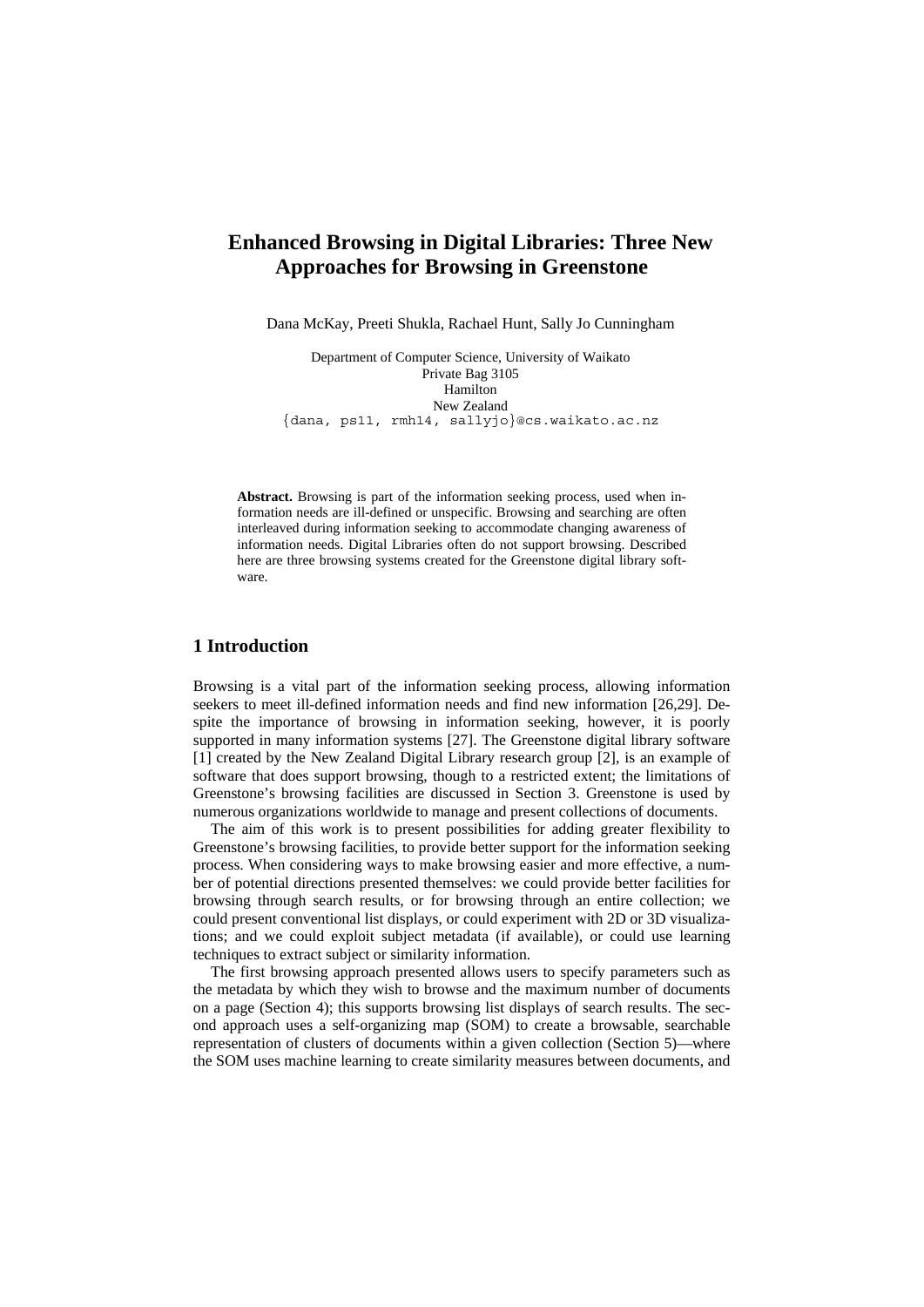provides a layered, 2D visualization of the entire collection. The third approach incorporates a subject thesaurus into the search interface, to support users in query refinement and in exploration of the subject vocabulary and structure of the document collection (Section 6). All three of these enhancements allow the user to easily move between searching and browsing activities—a significant requirement for an effective digital library interface, as this supports common information seeking behaviour [5, 28, 40].

We adopted a formative evaluation approach [31] in developing these three browsing facilities—that is, prospective users were involved in each stage of their design and development, and feedback from these users/testers guided the creation and refinement of the implemented interface. Each browsing facility was assessed for 'learnability': the extent to which a user can get started working with the system without first undergoing training [31]. A high proportion of information seekers are perpetual novices with the (potentially many) information sources that they consult [8], and so a system that can be immediately useful will be more likely to see future use. Assessment of learnability includes evaluation of predictability—the ability of users to predict system reactions [15]. The findings of the user studies, and their impacts on the design and development of their respective browsing facilities, are summarized with the descriptions of the three browsing interfaces.

The formative evaluation development process is employed to improve the usability of a system or interface, where 'usability' refers to the ease with which a person can learn to interact with and then use a system or component of a system [21]. As is argued in Section 2, the inclusion of additional browsing features in Greenstone will increase support for a common information seeking technique. The Technology Acceptance Model (TAM) [13] predicts that user acceptance rates (and hence actual usage) of a system will be higher if the system is perceived to be easy to use (to have a greater degree of usability, brought about through the use of formative evaluation), and perceived to be useful (by adding new, useful features to Greenstone); the intent, then, is to enhance Greenstone so as to encourage a greater user acceptance of it.

Section 2 of this paper discusses the information seeking process: examining what browsing is, why it is important and how information systems can best support it. Section 3 describes Greenstone's current browsing capabilities and considers their weak points. Sections 4–6 present the three new browsing facilities, and Section 7 draws some conclusions about this work.

# **2 Human information seeking**

The information seeking process begins with the conception of a need for information, and (if successful) ends with the satisfaction of the information seeker that they have the information they require [26] (though in reality users often "satisfice" [3], or simply give up [34]).

Searching may be most of information *retrieval*, but it is not all of information *seeking* [20]*.* To be as useful as possible, digital library interfaces should support all stages of the information seeking process (for example, see [7,26,34], not just searching. Despite research having long emphasized that browsing is a fundamental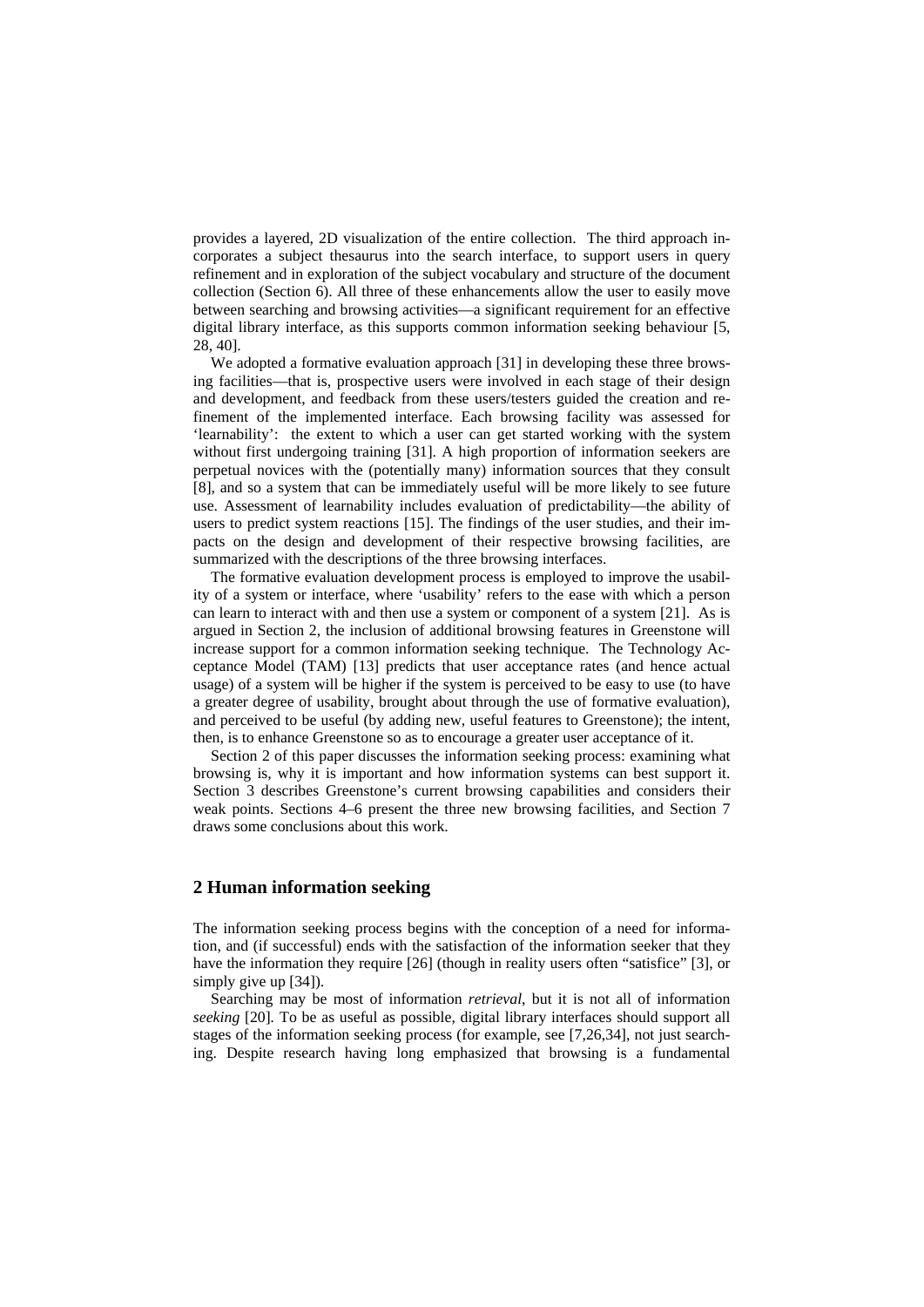information seeking activity (Bates described this is 1989 [6]), many systems still do not support it [27,38]. Moreover, the information seeking process is not necessarily linear; users generally seek information in an iterative manner, switching back and forth between stages [5,28,40], particularly between searching and browsing.

Browsing can be supported by many different facilities, including semantic browsing using such tools as self organising maps [10] or phrases [36], metadata based browsing like the Greenstone classifier system [4], and subject categorisation (for example the Library of Congress classification scheme). Browsing may be within a document (for example leafing through a book) or between documents (for example wandering the library shelves). Browsing may occur for a number of reasons, including evaluation of an information source, information discovery, and clarification of an information problem [10,28,38]. A common definition of browsing is an exploratory information seeking strategy relying heavily on serendipity and being used to meet an ill-defined information need [6,10,33].

One way that conventional libraries support browsing is through subject classification of documents. However, physical libraries cannot rearrange the shelves at whim to meet the needs of the user (say, if they wanted to browse by author and they changed suddenly to title). Electronic information systems (such as digital libraries) have the opportunity to "rearrange the shelves".

For a system to support browsing effectively, it must be flexible, to allow the user to modify their information need and information seeking strategy at will. It should support browsing for any number of reasons, including those mentioned above. For optimum information seeking effectiveness, interleaving of browsing and searching should ideally be simple [12,22].

Browsing is easily shown to be a vital part of the information seeking process, and very effective when combined with searching. Information systems need to recognise this importance and support browsing in ways that will allow users to become effective information seekers.

# **3 Greenstone and browsing**

Greenstone is a complete digital library management system, handling everything from collection building to collection presentation via a web browser. It facilitates full-text and metadata searching, and various kinds of browsing [1,4]. Greenstone is designed to allow collections to be built fully automatically (that is, to not require the manual processing of source documents) and to be served by inexpensive machines over a slow Internet connection [43]. Greenstone is largely stateless, not keeping information about what users do from one action to the next, so as to help reduce server load. Section 3.1 discusses the current browsing facilities available in Greenstone and Section 3.2 explains why these facilities inadequately meet information seekers' needs.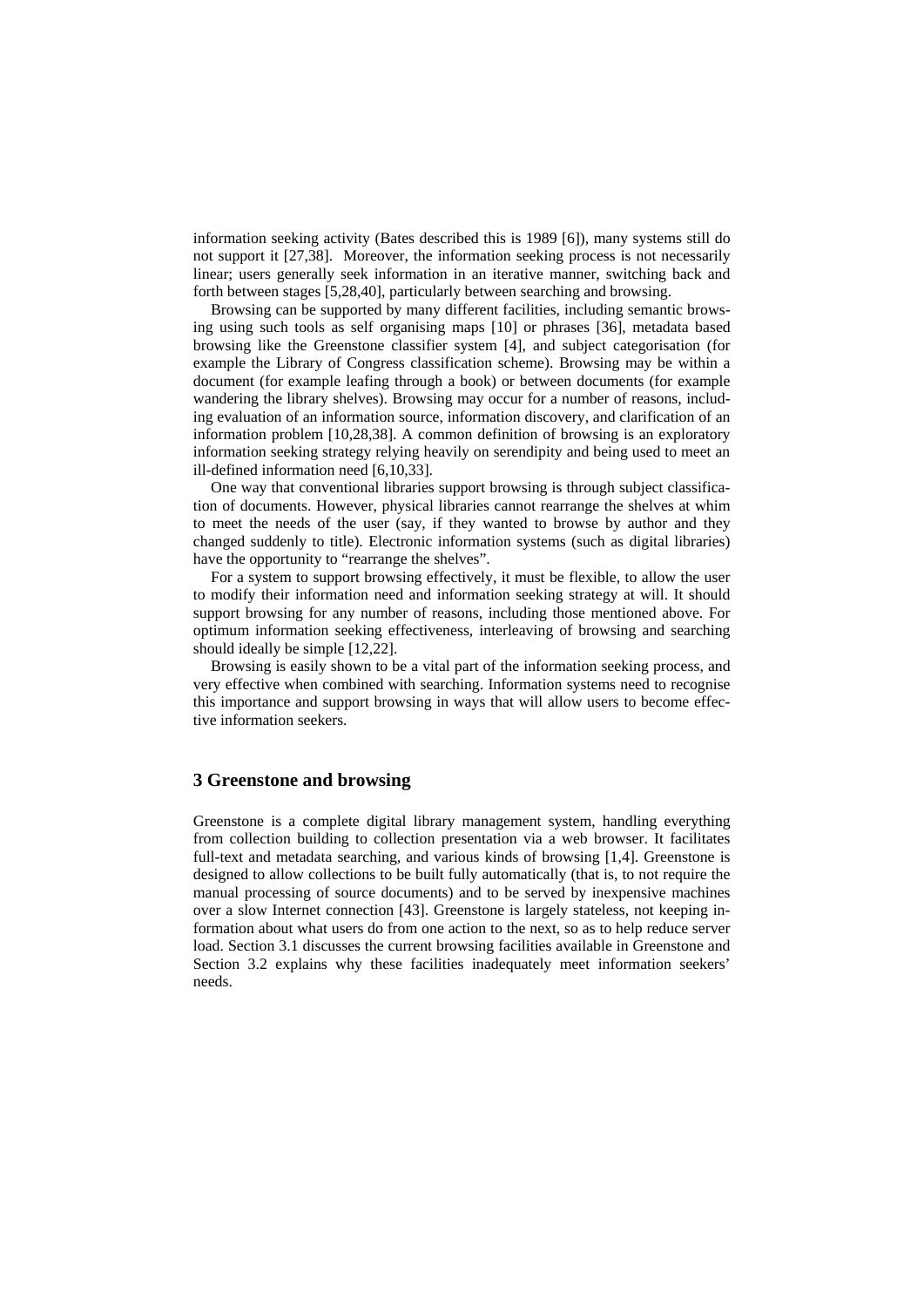### **3.1 Greenstone's current browsing system**

Greenstone's current browsing system is known as the "classifier" system; documents are placed into classes at collection build time according to their metadata, and browsing structures are pre-built ready for loading. Greenstone supports a number of different types of classifier, each suited to a specific kind of metadata. Each classifier displays information in its own way.

There are five main types of classifier currently implemented in Greenstone: the list, the alphabetic classifier, the hierarchic classifier, the date classifier [4] and the phrase-based classifier Phind [36].



The list classifier is the simplest of the classifiers; it merely sorts metadata alphabetically, and presents documents in a single long list (see Figure 1a).

 $\parallel$  (c)

The alphabetic classifier also sorts documents alphabetically, but the document list is then divided into classes according to initial letter, and the classes are displayed across the top of the page (see Figure 1b). If the classes are smaller than a pre-set size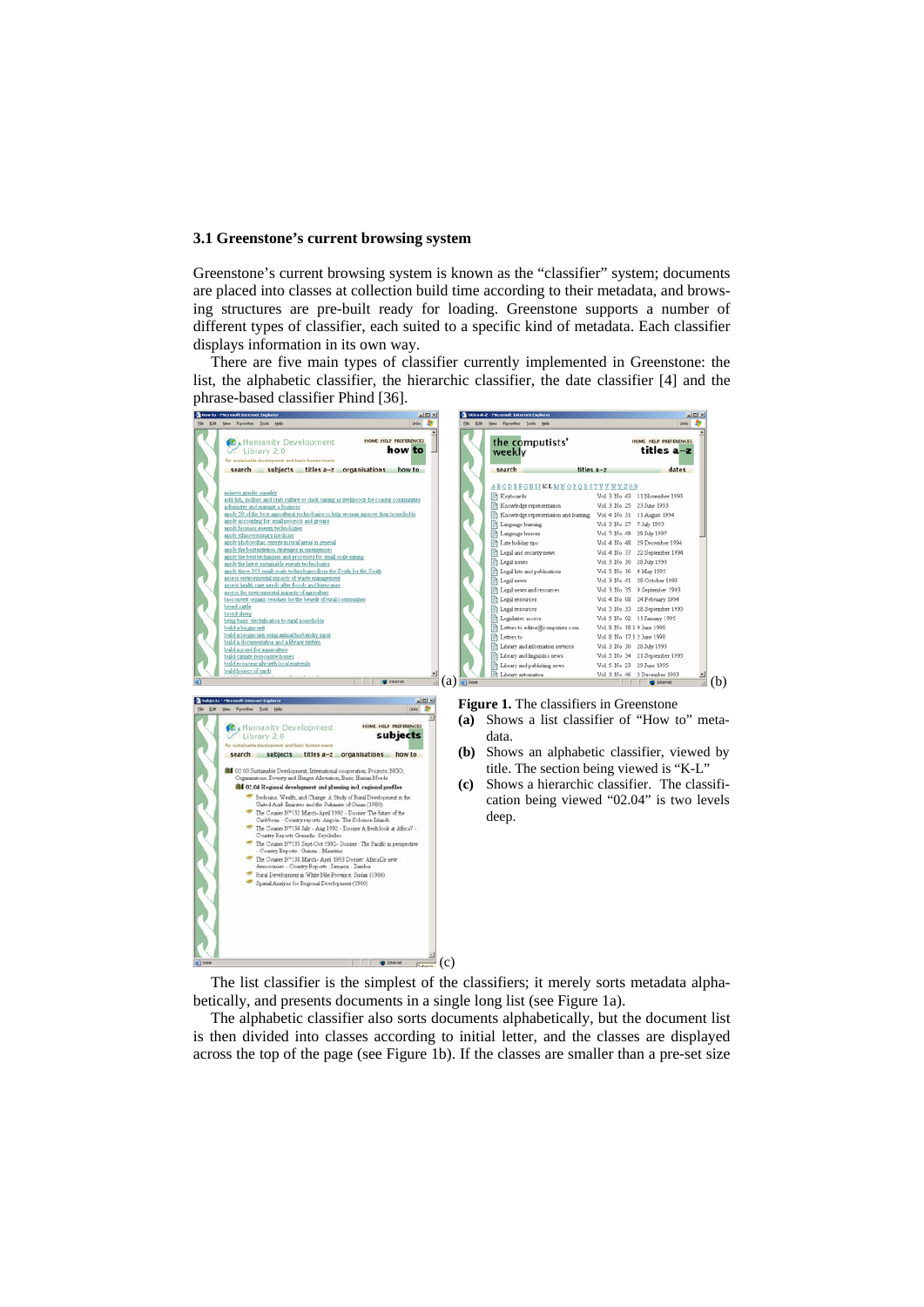the classifier will merge them (for example, 'K-L' in Figure 1b). There is no limit on the number of documents in a class.

The hierarchic classifier deals with numerical hierarchies — documents are assigned a number indicating their position in the hierarchy (much like the Dewey decimal system), and the user views the hierarchies by progressive drill-down clicking (see Figure 1c).

| <b>Dates - Microsoft Internet Explorer</b>                                                                                                                                                                                                                                                                                                                | $\Box$                         | Phrases - Microsoft Internet Explorer                                                                                                                                                                                                                                                                                                                                                                                               | $\Box$                                                                                                                                                                                              |
|-----------------------------------------------------------------------------------------------------------------------------------------------------------------------------------------------------------------------------------------------------------------------------------------------------------------------------------------------------------|--------------------------------|-------------------------------------------------------------------------------------------------------------------------------------------------------------------------------------------------------------------------------------------------------------------------------------------------------------------------------------------------------------------------------------------------------------------------------------|-----------------------------------------------------------------------------------------------------------------------------------------------------------------------------------------------------|
| View Favorites Tools Help<br>Edit                                                                                                                                                                                                                                                                                                                         | <b>Links</b>                   | Yew Favorites Tools Help<br>File<br>Edit                                                                                                                                                                                                                                                                                                                                                                                            | <b>Links</b>                                                                                                                                                                                        |
| the computists'<br>weekly                                                                                                                                                                                                                                                                                                                                 | HOME HELP PREFERENCES<br>dates | food and<br>agriculture<br>organization                                                                                                                                                                                                                                                                                                                                                                                             | HOME HELP PREFERENCES<br>phrases                                                                                                                                                                    |
| titles a-z<br>search                                                                                                                                                                                                                                                                                                                                      | dates                          |                                                                                                                                                                                                                                                                                                                                                                                                                                     |                                                                                                                                                                                                     |
| 1991 1992 1993 1994 1995 1996 1997 1998 1999 2000-2001                                                                                                                                                                                                                                                                                                    |                                | titles a-z<br>search                                                                                                                                                                                                                                                                                                                                                                                                                | phrases                                                                                                                                                                                             |
| 1997 January<br>Vol. 7: No. 01 1 January 1997                                                                                                                                                                                                                                                                                                             |                                | Previous Next<br>Search for Pirest                                                                                                                                                                                                                                                                                                                                                                                                  |                                                                                                                                                                                                     |
| Vol. 7: No. 02 9 January 1997<br>Vol. 7: No. 03 14 January 1997<br>Vol. 7: No. 04 16 January 1997<br>Vol. 7: No. 05 21 January 1997<br>Vol. 7: No. 06 23 January 1997<br>Vol. 7: No. 07 28 January 1997<br>Vol. 7: No. 08 30 January 1997<br>February Vol. 7: No. 09 4 February 1997<br>Vol. 7: No. 10 6 February 1997<br>Vol. 7: No. 11 11 February 1997 |                                | FOREST (10 of 1032 phrases, 10 of 1943 documents)<br>FOREST MANAGEMENT<br>FOREST PRODUCTS<br>FOREST RESOURCES<br>FOREST GENETIC<br><b>SUSTAINABLE FOREST</b><br>WOOD FOREST<br>FOREST INDUSTRIES<br>NATIONAL FOREST<br>TROPICAL FOREST<br>FOREST SERVICE<br>get more phrases<br>FO-edu List of Countries<br>FO-adu List of Countries<br>FOREST INDUSTRIES (10 of 32 phrases, 10 of 151 documents)<br>FORESTRY and FOREST INDUSTRIES | door free.<br>519 2162 4<br>6M<br>1058<br>632<br>1328<br>177<br>$0-12$<br>258<br>236<br>160<br>602<br>151<br>443<br>443<br>146<br>174<br>4001<br>119<br>321<br>363<br>344<br>doos freq.<br>36<br>67 |
| Vol. 7: No. 12 13 February 1997<br>Vol. 7: No. 13 25 February 1997<br>Vol. 7: No. 14 27 February 1997<br>Vol. 7: No. 15 4 March 1997<br>March<br>Vol. 7: No. 16 6 March 1997                                                                                                                                                                              |                                | FOREST INDUSTRIES TOTAL NUMBER of ledures<br>FOREST INDUSTRIES SECTOR<br>NEW ZEALAND FOREST INDUSTRIES<br>FOREST and FOREST INDUSTRIES<br>FOREST INDUSTRIES MAIN language of instruction<br>FOREST INDUSTRIES ASSOCIATION<br>FOREST INDUSTRIES TRAINING<br>PACIFIC FOREST INDUSTRIES<br>FOREST INDUSTRIES STRATEGY STUDY<br>get more phrases.                                                                                       | $30^{\circ}$<br>$\sim$<br>14<br>11<br>10<br>13<br>$+1$<br>$\blacksquare$<br>10<br>$\bullet$<br>$\mathbf{r}$<br>20<br>$\sim$                                                                         |
| Vol. 7: No. 17 11 March 1997<br>Vol. 7: No. 18 13 March 1997<br>Vol. 7: No. 19 25 March 1997<br>Vol. 7: No. 20 27 March 1997<br>Vol. 7: No. 21 8 April 1997<br>April                                                                                                                                                                                      |                                | FO-edu List of Countries<br>FO-edu List of Countries                                                                                                                                                                                                                                                                                                                                                                                | 40<br>37                                                                                                                                                                                            |
| (c) Done                                                                                                                                                                                                                                                                                                                                                  | đ<br><b>D</b> Internet         | 22 results for "FOREST INDUSTRIES"                                                                                                                                                                                                                                                                                                                                                                                                  | <b>D</b> Internet                                                                                                                                                                                   |

**Figure 1 (continued).**The classifiers in Greenstone.

**(d)** A date classifier. Note the months down the side of the page.

**(e)** The "Phind" classifier. The word "forest" is being browsed

The date classifier is very much like the alphabetic classifier, though it uses the year as a basic unit (as opposed to initial letter), and it displays month information down the side of the hierarchy (see Figure 1d).

The Phind classifier is not based on traditional metadata. Instead, it creates an index of phrases when the collection is built, and allows the user to browse by entering a single word or phrase and drilling down through phrases to documents (see Figure 1e).

### **3.2 Problems with browsing using the classifiers**

The classifier system in Greenstone does not support users as well as it might. The failings are in two major areas—the fact that users cannot combine searching and browsing, and in the rigidity of the system.

As discussed in Section 2, users locate information most effectively when they can switch easily between searching and browsing. Search results in Greenstone are currently always displayed in lists, and if a search is not ranked, these lists are unsorted. Classifiers present all the documents in a collection that have the classification metadata; there is no way to search a classifier. Thus the cognitive cost of switching between searching and browsing is high, reducing information seeking effectiveness.

The rigidity of the classifier system is built-in—each classifier uses static, pre-built browsing structures, thus allowing collections to be presented only in one pre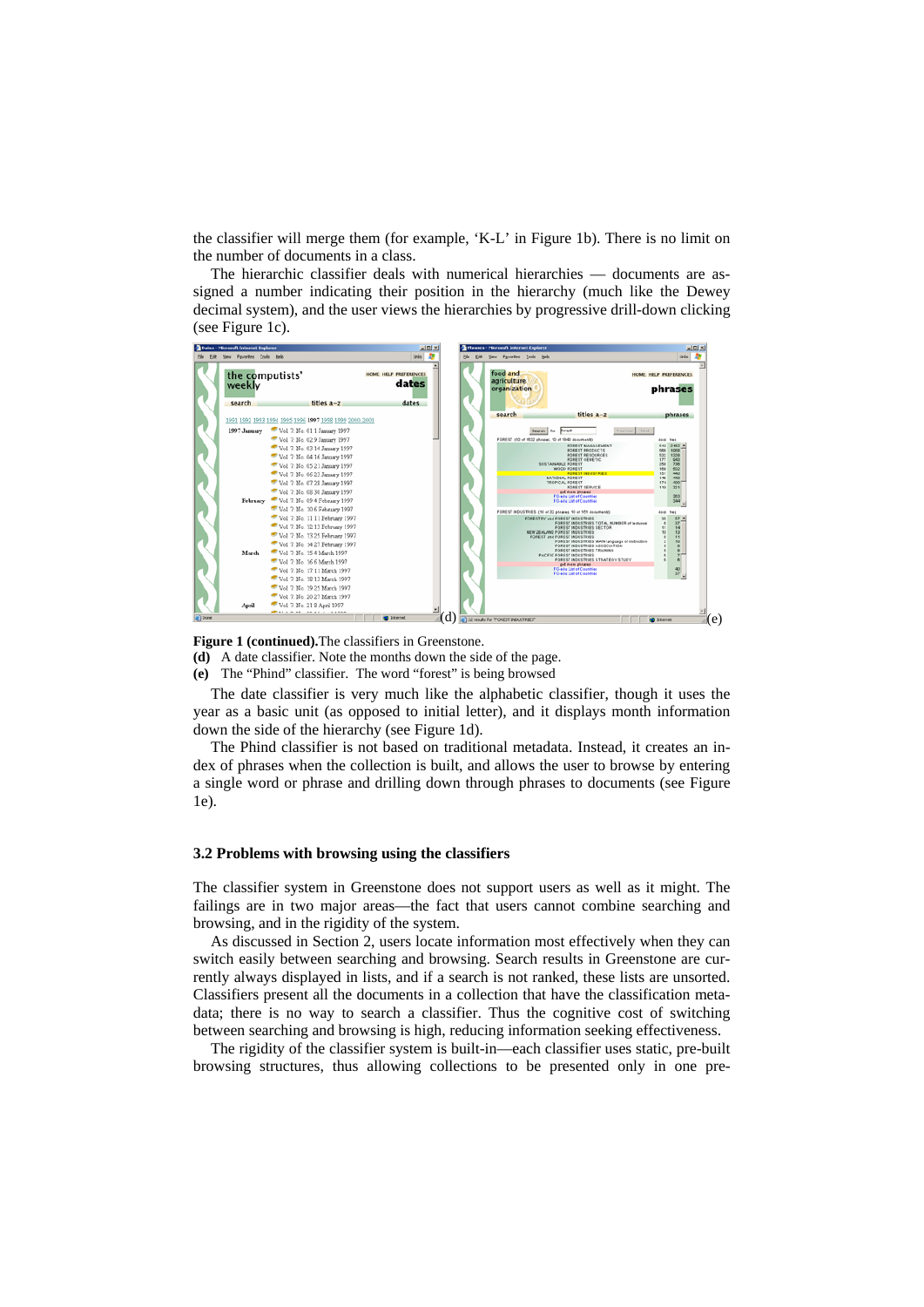determined manner without input from the user. To illustrate how this can become a problem, imagine a collection with a number of distinct documents with the same title and different authors. The user cannot specify that they would also like to see the author metadata when browsing, much less insist upon the documents being sorted by author. Another example of how the rigidity of the classification system is detrimental to the information seeker's experience is the size of the groups displayed. Users are better able to navigate and evaluate options if they do not have to scroll [32]; yet in medium-sized collections (say 1,000 documents) users may have to scroll through three screens on a single classification, and there is no way for users to specify the largest number of documents they wish to see on a page.

The Phind classifier solves the rigidity problem, but allows browsing of only a single kind of metadata (phrases), and still does not allow collections to be filtered by search terms—and thus does not entirely solve the browsing problem.

Greenstone supports browsing in a limited way: non-searchable, static metadata classifiers. While this approach goes some way towards supporting browsing, it hinders users in their information seeking by not allowing them the flexibility necessary for truly effective information seeking. Moreover, Greenstone has strong goals relating to usability, utility and simplicity of collection creation. The work described in Sections 4 - 6 is an attempt to overcome the failings in Greenstone while still taking its goals of simple collection provision on inexpensive hardware into account.

# **4 A new search-based browsing system for Greenstone**

This first browsing enhancement to Greenstone focuses on a between-documents metadata-based browsing system. This approach was chosen because Greenstone is about presenting collections of documents (rather than single documents) and Greenstone already has an effective semantic browsing system in Phind [36]. The user capabilities the new system was to support were defined with the failings of the current system and the research on human information seeking behaviour in mind. These capabilities are as follows: users must be able to combine searching and browsing, users must be able to choose the metadata by which they browse, users should be able to browse by more than one kind of metadata at a time, and users should be able to restrict the amount of information on any one screen. The guiding principle is to give the user the richest possible browsing experience. This browsing system is described in Section 4.1, and its evaluation is discussed in Section 4.2.

### **4.1 The search-based browsing system and its implementation**

This new browsing scheme is designed to provide a rich browsing experience without being too taxing on the user—allowing users flexibility in specifying how they wish to browse, while providing a simple interface with sensible defaults. This also involved enhancing the existing browsing system to handle alphanumeric and date metadata.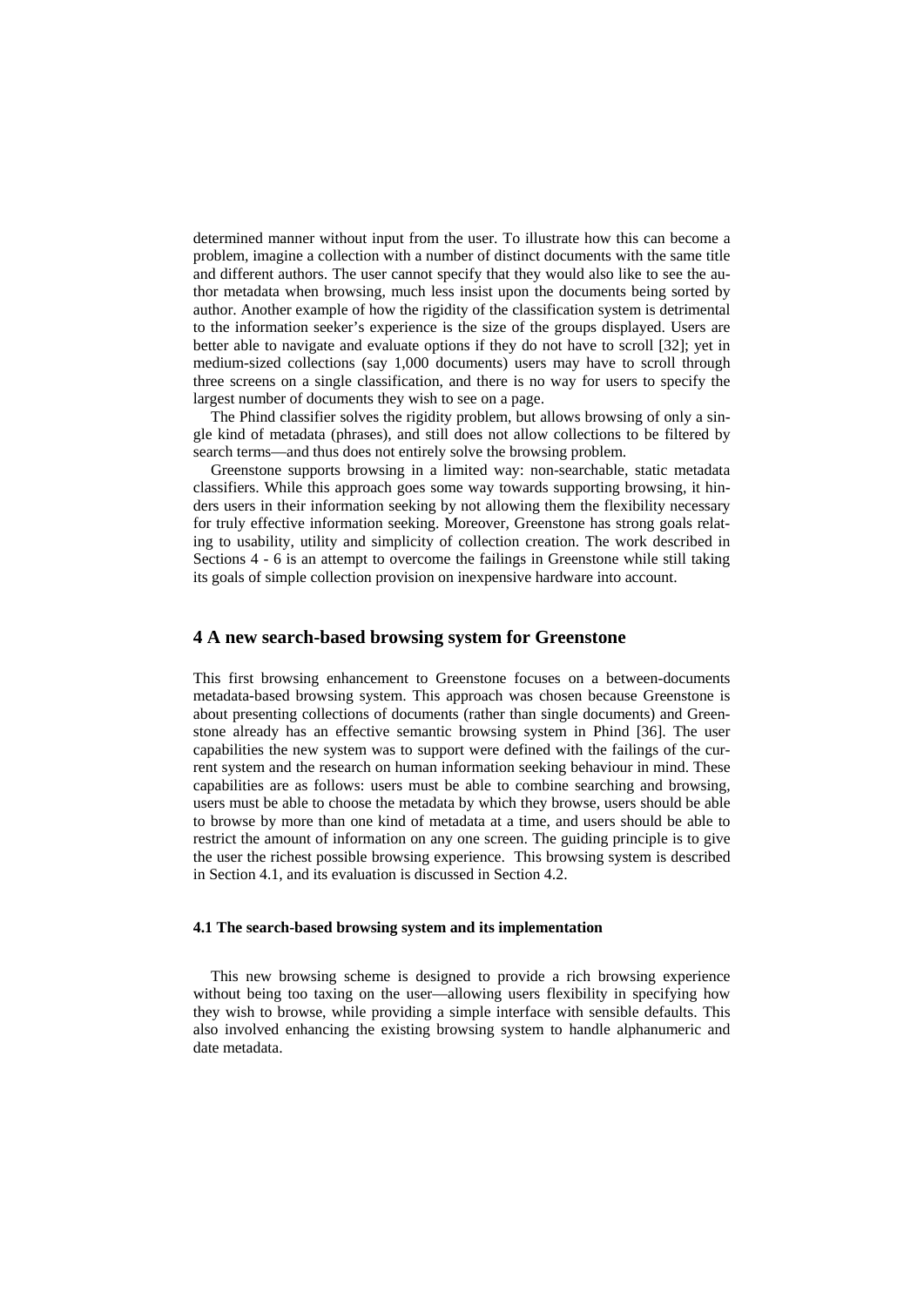One of the major advantages of this system over the existing classifier system is that searching and browsing can be easily combined. The search offered by this interface is functionally identical to the ordinary Greenstone search, but results are presented in a browsing structure defined by the user. To avoid the loss of the useful ranking information provided by Greenstone's underlying search technology MG [44], where the search is an "any words" search, rank information is displayed next to the document metadata, similar to search engine results (see Figure 2b). If the user does not enter any search terms, then the user can browse the whole collection (see Figure 2a).

The mechanism for specifying how documents are to be browsed must allow great flexibility, but it also must to be simple enough to use without training. To that end, the user is presented with familiar web-based controls and simple language to determine their browsing preferences. They may browse one or two kinds of metadata at a time (the lists of metadata available for browsing are requested from the collection, and inserted into the interface when the browse page is displayed), and they may specify how many documents they wish to see on a page.

 Because Greenstone is stateless and combining all this information to form a browsing structure is computationally expensive, the browsing structures are created only once, and the classes that are not being currently viewed are hidden in the page using dynamic HTML and JavaScript. This means that the user will get an instantaneous response when switching between the classes in a browsing structure.

Browsing more than one kind of metadata at a time allows the user to view distinguishing metadata where the primary browsing metadata values occur more than once (for example many books with the same author but different titles, when browsing first by author). It also allows the user to sort the duplicates by the second piece of metadata, (so sorting the books by author, and then sorting the books with the same

| Women's History Primary Source Documents - Microsoft Internet Explorer<br>$-10x$                                                                                                                        | Women's History Primary Source Documents - Microsoft Internet Explorer<br>$-10x$                                                                                                                                                                                                                      |
|---------------------------------------------------------------------------------------------------------------------------------------------------------------------------------------------------------|-------------------------------------------------------------------------------------------------------------------------------------------------------------------------------------------------------------------------------------------------------------------------------------------------------|
| File Edit View Favorites Tools Help<br>D.                                                                                                                                                               | File Edit View Favorites Tools Help                                                                                                                                                                                                                                                                   |
| <b>HOME HELP PREFERENCES</b><br><b>Women's History</b><br>Primary source documents                                                                                                                      | HOME HELP PREFERENCES<br><b>Women's History</b><br>Primary source documents                                                                                                                                                                                                                           |
| titles $a-z$<br>browse<br>search                                                                                                                                                                        | titles a-z<br>browse<br>search                                                                                                                                                                                                                                                                        |
| Get documents containing any E of the words<br>(leave this box blank to get all the documents)<br>. then by Coverage with at most 20 documents<br>Sort documents by Title<br>Sort Documents<br>per page | Get documents containing   any   of the words<br>medieval middle ages<br>(leave this box blank to get all the documents)<br>$\overline{B}$ , then by $\overline{-none}$ $\overline{B}$ with at most $\overline{10}$ $\overline{B}$ documents<br>Sort documents by Title<br>Sort Documents<br>per page |
| ABCDEFGHIJKLMNOPORSTUVW-Y<br>Title: 1893 Annual Report, Illinois Factory Inspectors<br>Coverage: 1893                                                                                                   | <b>IABCDEFGHIJLMNPQRSTUVWY</b><br>CA CO<br><sup>2</sup> Candlemas Customs & Lore 87                                                                                                                                                                                                                   |
| Title: 1893 Bill, Illinois Factory Inspection<br>Coverage: 1860                                                                                                                                         | <b><i>Cases</i></b> in Common Law<br>84<br><b>R</b> Casting Spells<br>9d                                                                                                                                                                                                                              |
| Title: 1893 Prosecutions, Illinois Factory Law<br>Coverage: no data                                                                                                                                     | <b>Ed</b> Castles<br>84<br>CelDara Site Review<br>97                                                                                                                                                                                                                                                  |
| Title: 1Kings 17:1-7<br>Coverage: no data                                                                                                                                                               | <sup>n</sup> Celtic Artwork<br>87<br><b>Chaucer</b><br>97<br>chidhood<br>$^{24}$                                                                                                                                                                                                                      |
| Title: 1st Major Project<br>Coverage: no data                                                                                                                                                           | 87<br>cloth htm<br>Clothing Makes the Woman 84                                                                                                                                                                                                                                                        |
| Title: 1st Major Project<br><b>D</b> Internet                                                                                                                                                           | (b)<br>a) a javascript:ccont(11)<br><b>D</b> Internet                                                                                                                                                                                                                                                 |

**Figure 2.** The new search-based browsing system.

- **(a)** Shows browsing of a whole collection by two pieces of metadata
- **(b)** Shows browsing of ranked search results by title metadata. Note the ranking information on the right and the second level of the hierarchy.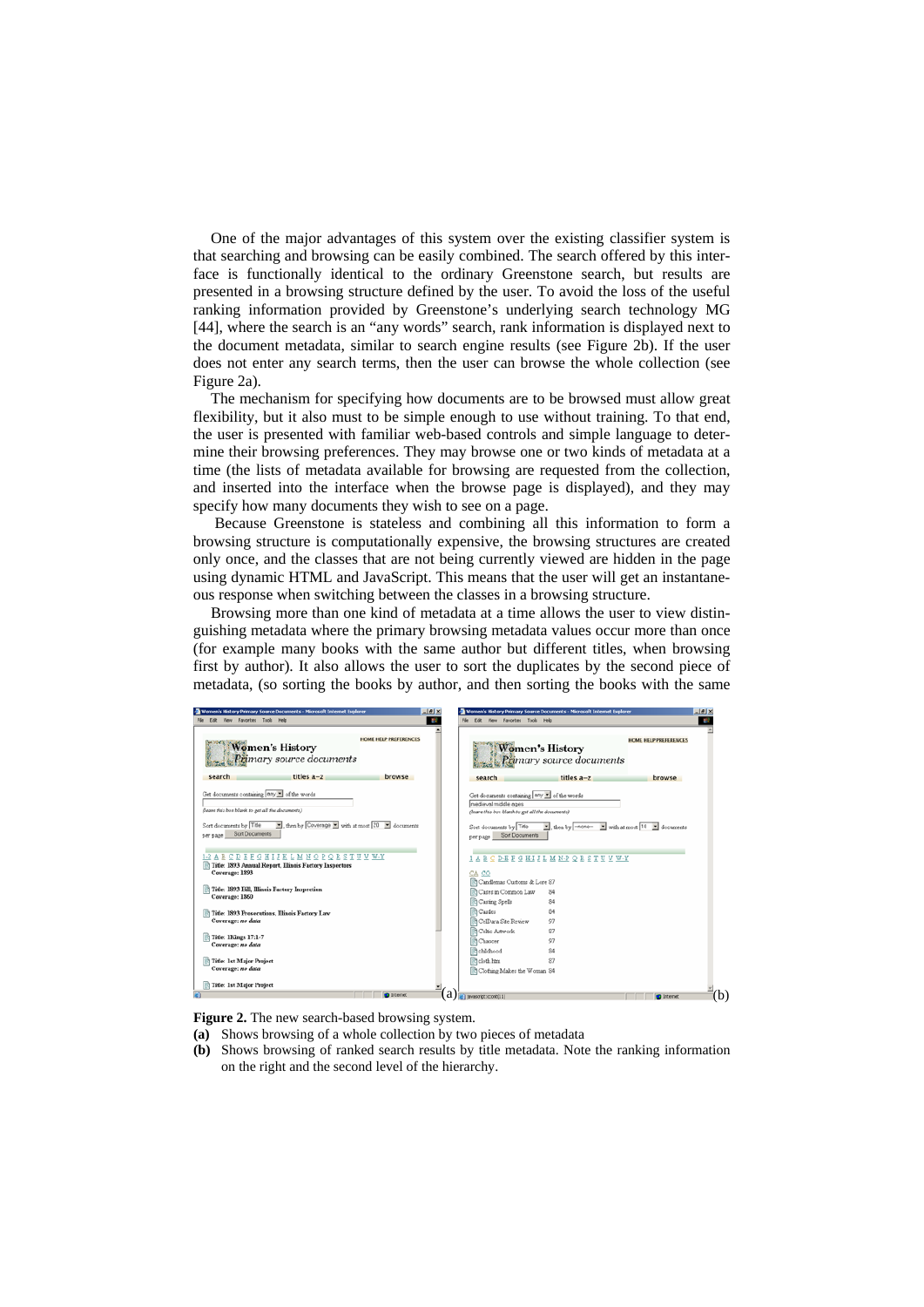author by title). Both pieces of metadata are displayed for each document, even where documents may only have one of the two pieces (see Figure 2a). Documents without the first piece of classification metadata are slotted into the browsing structure under the label "no metadata available".

The system accommodates the "number-of-documents-per-page" option by creating a two-level hierarchy, with basic divisions (for example initial letter in the first level of the hierarchy), and the second level of the hierarchy divided up so as to provide the required number of documents in each class. The classes at this level are labelled such that they are distinct from neighbouring classes (for example, if the first document in one class is called "teak chests" and the first document in the next class is called "teas of the world", the classes will be labelled 'teak-' and 'teas-' respectively). See Figure 2b for an example of such a browsing situation.

Users rarely change the defaults on information seeking interfaces; therefore while this interface offers a lot of flexibility it must also have sensible defaults [24]. By default, the entire collection is displayed for browsing by title metadata; this default is chosen with a view to giving the user a good overview of the system. The default second piece of metadata by which to browse is determined by whatever metadata the collection has — it is hard to tell automatically what will be useful for any given collection, so the default second piece of metadata is the first detected piece of metadata that is not the title. The default number of documents per page is  $20$  — this is approximately one screen-full, so as to avoid wasted screen real-estate, but also to lessen the need for scrolling. Searching defaults to "any" words, as this is less likely to give a "no match" result and therefore less likely to frustrate the user [24].

The new browsing system has been designed to offer flexibility in a very simple manner. The major advantages it has over Greenstone's existing classifier system are the combination of searching and browsing, and the ability to interactively change browsing structures to meet changing information needs.

### **4.2 Evaluation**

There were three main components to the evaluation of this system: a technical evaluation (in Section 4.2.1), a user study of the way users would like to browse (in Section 4.2.2), and a user study testing the predictability of the system (in Section 4.2.3).

#### **4.2.1 Technical evaluation**

Systems must be technically sound to be useful. There are two aspects of the new browsing system that can be meaningfully evaluated: scalability and time constraints.

The new browsing system attempts to address the scalability issues faced by the old system (i.e. browsing lists potentially growing very long in medium large collections) by introducing a second level to the browsing hierarchy. Consider a collection with 26,000 documents, with the initial words of titles evenly distributed through the alphabet; the title browsing interface of the old system would display 1,000 documents in a long list, for each letter of the alphabet. The new system would divide these classes of 1,000 documents up into smaller classes of documents, containing, say, 50 documents each (determined by the "maximum number of documents per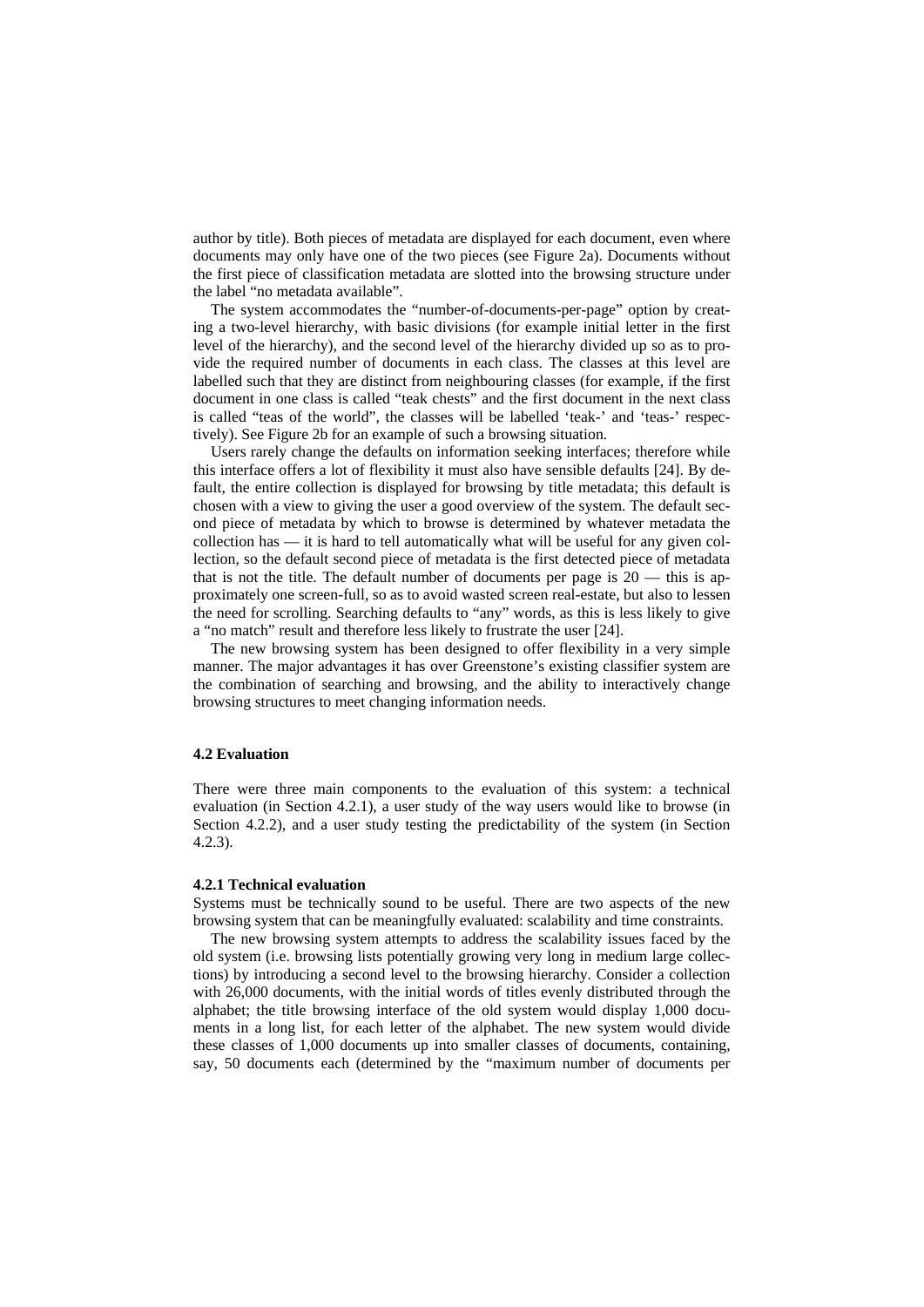page" setting on the interface). This means there will be twenty subclasses across the top of the page under the top-level classes, which is still reasonably usable. Of course, it is possible with this system to have so many documents that it becomes unusable too, but this upper bound on a manageable collection size is much larger than in the old system.

The time constraints on the new system are more worrying. Users hate waiting for web pages to load [24,33], so load time has a large impact on the usability of a page. Unfortunately because the new system produces pages that contain entire browsing structures, the pages are very large. The browsing interface itself is 6.78kB and each document is .04kB in the browsing structure. This means that over a 56kbps modem the interface will take 1 second to load, and each document in the browsing structure will add about 0.05 seconds — with a large collection this adds up very quickly. A collection of 1,073 documents (browsed by title and coverage) was shown to take 66 seconds to load over a 56kbps modem connection, precluding this interface from being used over a low speed connection. However, for a high speed connection or a local collection, this time drops to under 1 second, and once the page is loaded then the entire browsing hierarchy is available instantaneously. When we compare this to the classifier system, the total load time over a 56kbps would be 88 seconds for title metadata only. However, this time is in smaller chunks as the user loads each part of the hierarchy, and thus the wait time is more palatable to the user (each individual page would take about 3 second to load over a 56kbps connection).

A transaction log analysis of 42 collections in the New Zealand Digital Library [2] from June  $21<sup>st</sup>$  to December  $19<sup>th</sup>$  2001 shows that approximately 9.5% of all actions are browsing with the classifier system, and that 37% of the time when a user looked at one part of a classifier (say the 'A' section of a title classifier) their next action was to look at another part of the same classifier (say the 'B' section). This has an associated time cost under the old system, but under the new system it is instantaneous.

#### **4.2.2 How users would like to browse**

The first user study was designed to examine how, given free rein, users would like to browse a collection of documents in an online information system.

The first study selected ten participants from the summer population of Department of Computer Science at the University of Waikato. Participants included tutors, lecturing staff, graduate and undergraduate students. All the participants had some research experience (the undergraduate students were employed in summer research positions at the time of the study), though not necessarily in the digital library or information seeking fields.

Each of these users completed a questionnaire about on- and offline browsing, and their experience with it. All of the users had used online search engines, and most felt that they 'usually' found what they were looking for with these tools. Only two of the participants had more than basic experience with online browsing tools, and many commented that they "didn't like them" (though one user who had a lot of experience with them liked them a lot and commented they were good for "filtering out crap sites").

After completing this questionnaire, users were given a set of 30 index cards, each of which represented a document randomly chosen from the Women's History Collection in the New Zealand Digital Library. These index cards each showed four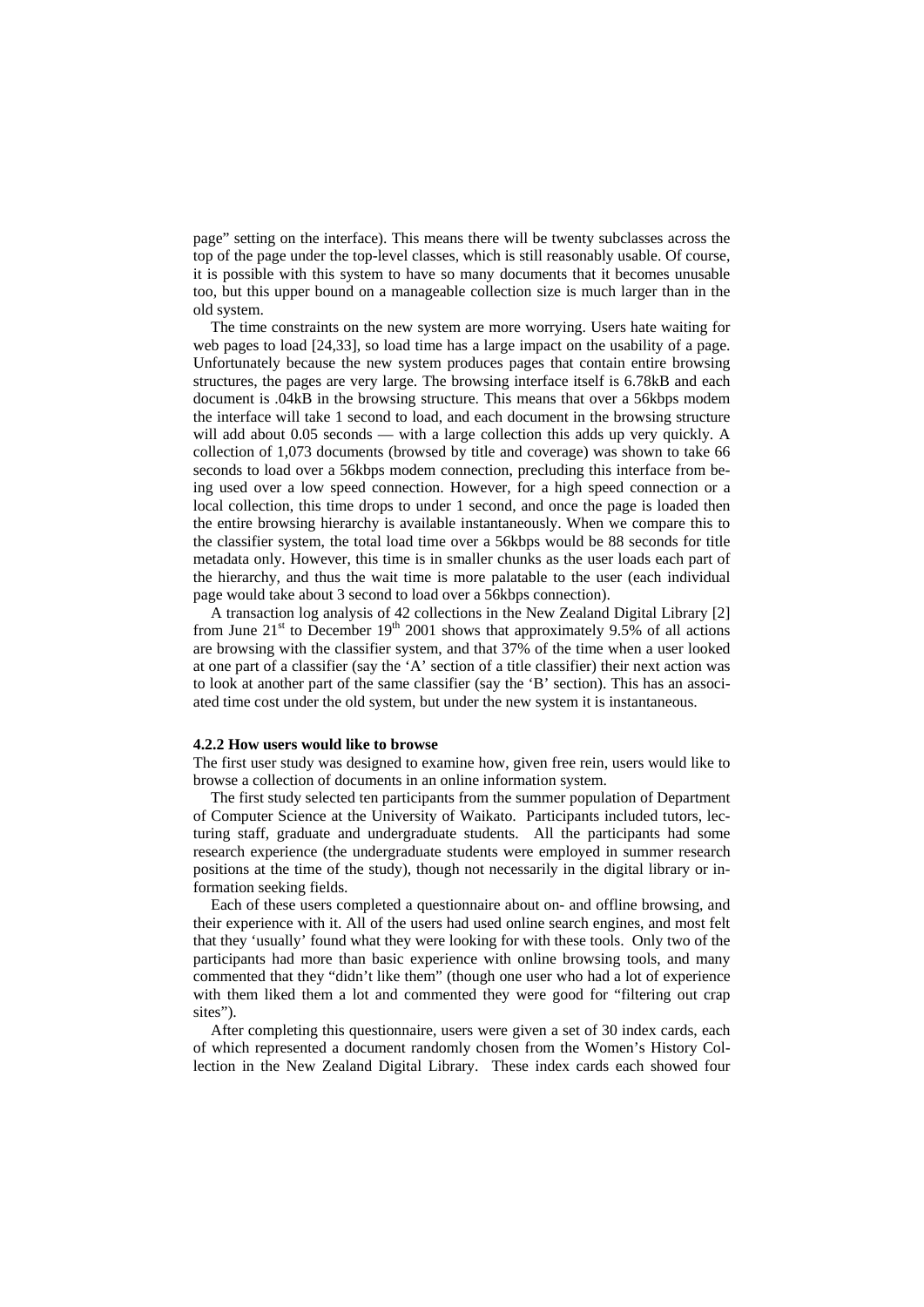types of metadata, as recorded in the online collection (see Figure 3 below). Participants were asked to arrange the documents the way they would wish to browse them if they were looking for information on medieval women.

```
Title: Shirtwaist Strikers in New York 
Author: no data available 
Coverage: 1912 
URL: http://www.binghampton.edu/whist/shw/doc12.htm
```
**Figure 3.** An example of an index card used in studies of the search-based browsing system

When participants had arranged the cards to their satisfaction, the arrangement of the cards was manually recorded, and participants were interviewed about their browsing structure (that is, a retrospective verbal protocol was employed [41] and their expectations of an online information seeking system and what it would allow them to do.

Of ten study participants, six created a purely metadata-based browsing structure, two created purely semantic browsing structures, and the remaining two created structures that were primarily metadata driven, but had some semantic elements (semantic in this context is used to mean "based on meaning inherent in the metadata, rather than on the metadata itself").

The semantic structures were not reproducible by machine; one merely sorted the cards into two piles of "useful" documents and "not useful" documents, and the other was based on over-broad and vague categories such as "law and politics" and "sociology".

The metadata-driven structures were based variously on coverage metadata and title metadata. Only one structure was purely alphabetical based on title; the remainder used a combination of the two kinds of metadata.

When questioned about what they would expect from an online browsing system, three users said that they would expect a search facility as well as browsing support (in keeping with the users' abundant experience with online search systems and lack of experience with online browsing systems). Three participants commented that "an information system should be able to present more than one view of the documents", "I would like to be able to sort by different metadata if I wanted to" and "you can't rearrange the shelves in a library, but I would expect an information system to be able to be able to arrange the documents according to all kinds of metadata".

In sum, the users predominantly wanted metadata-based browsing systems, wanted to be able to combine search and browsing, and wanted to "rearrange the shelves" to browse by different kinds of metadata. Each of these functionalities is something that search-based browsing offers over and above the conventional Greenstone browsing experience.

### **4.2.3 Predictability of the search-based browsing system**

The second user study was designed to ensure the usability of the search-based browsing system. It has been shown in research that users do not use help systems when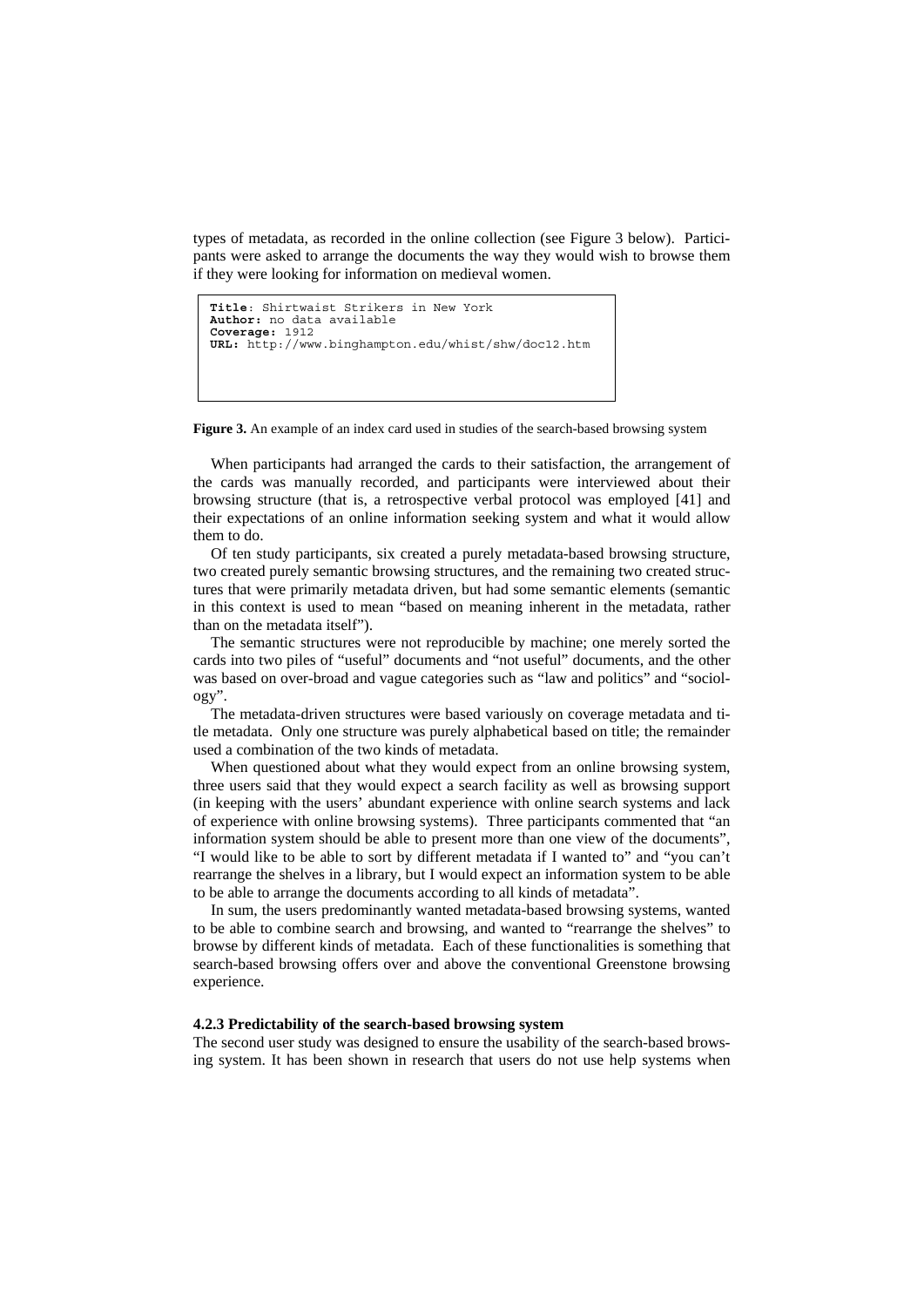using digital libraries, and that if something is tricky to learn, it will be rapidly abandoned [25]. With this in mind, it was important that the search-based browsing system produce results that the users would expect, given the interface.

|                                                 | <b>Women's History</b><br>Primary source documents        | <b>HOME HELP PREFERENCES</b> |
|-------------------------------------------------|-----------------------------------------------------------|------------------------------|
| search                                          | titles a-z                                                | browse                       |
|                                                 | Get documents containing $\vert$ any $\vert$ of the words |                              |
| (leave this box blank to get all the documents) |                                                           |                              |
| Sort documents by Title<br>documents per page   | I, then by Coverage I with at most 20                     |                              |
|                                                 |                                                           | <b>Sort Documents</b>        |

**Figure 4**. The interface picture shown to participant in an experiment determining the predictability of the search-based browsing interface.

There were eight participants in this study, selected from the same pool of people as for the first study. The experiment used the same set of 30 index cards described in section 4.2.2. In this experiment, however, users were shown a picture of the interface for the search-based browsing system (see Figure 4), and asked to arrange the documents the way they believed the system would arrange them. The layout they generated was manually recorded, and then the participants were asked to explain what about the interface led them to believe the system would create a similar structure (a retrospective verbal protocol [41]).

Seven of the eight participants sorted the documents much in the way the system would, with a few minor differences (for example sorting punctuation before titles beginning with 'a', and commenting that "the system shouldn't do it this way but it probably does" — it doesn't). The eighth participant grouped the documents by first letter in the title, and then sorted the groups by coverage metadata. When asked what about the interface made him believe documents would be sorted this way he replied "This is not how I believe the interface would sort the documents, this is how I would like it to sort the documents — in reality the interface would sort the documents alphabetically".

All eight participants in the second study were able to identify how the interface would sort the documents, either according to the experiment protocol or verbally afterwards. This implies the search-based browsing system behaves in a way users find readily explicable, and thus that users will not need to consult online help to understand the interface.

Evaluating the new browsing system both technically and with user studies shows that it has only one major flaw: the amount of time a browse page may take to load (and even that is ameliorated by the fact that it then provides better performance than the standard browsing interface 37% of the time). The new system handles large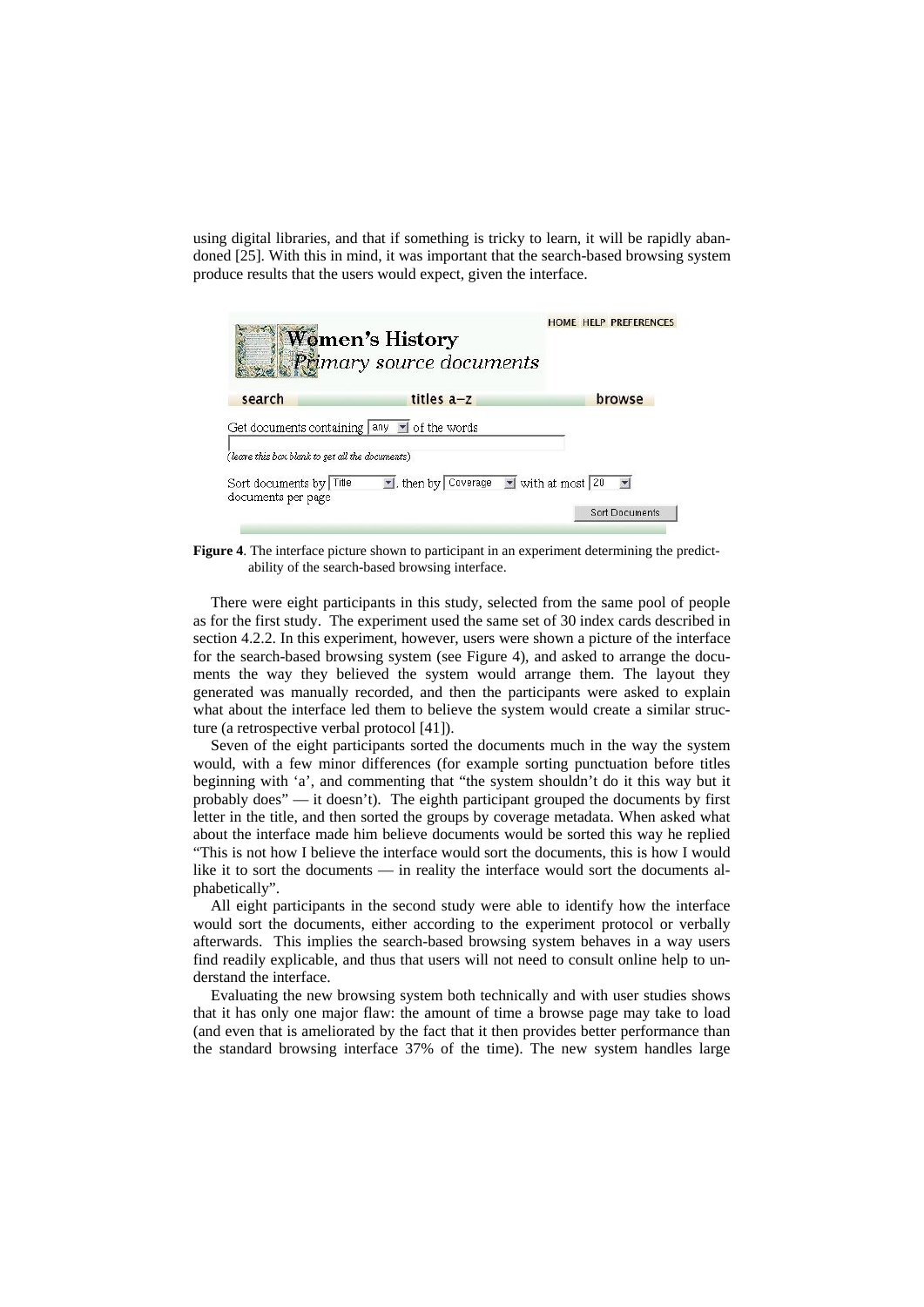numbers of documents better than the old system, is readily comprehensible, and allows users the flexibility they want in a browsing system.

# **5 A Self-Organizing Map Based Browsing Facility**

This section describes a layered, 2D interface for browsing a digital library collection, based on a Self-Organizing Map (SOM) representation of documents. SOM is an unsupervised machine learning algorithm used to cluster and visualize high-dimensional data sets [10]. It is particularly attractive for inclusion in digital library systems lacking human-assigned subject classification metadata because it creates an automated grouping of 'like' documents and presents this clustering in a hierarchic, map representation. At present, it is often difficult to quickly get an overview of a digital library information space or to visualize the relationships between documents. The map representation is intended to support browsing with an easily understandable interface that loads quickly on standard web browsers. Of course, a user should not be faced with an either/or choice between keyword searching and browsing; people often employ both strategies when engaged in information seeking, for example in the common 'berry-picking' behaviour [6]. The implementation of the SOM-enhanced Greenstone interface allows the user to move easily between keyword searching and SOM-based browsing.

# **5.1 Implementation and interface**

As noted in Section 3, the Greenstone user interface has significant limitations: searching and browsing are conducted in separate screens, and it is difficult to move between the two activities. Additionally, subject browsing is based on metadata supplied by the collection creator/maintainer; there is no built-in mechanism for automatically clustering 'like' documents together, and so subject browsing is not supported in the absence of subject metadata.

The SOMLib digital library system [14] uses the GHSOM algorithm [37] to create a hierarchical, content-based organisation of document collections to aid browsing. SOMLib provides two visualizations of this information: a text-based twodimensional grid, and a graphics-based presentation of documents as 'books' on shelves. SOMLib offers support for building browsing interfaces, but has no effective search facilities.

The browsing facility described in this section brings the two technologies, Greenstone and SOMLib, together. SOMLib is used to cluster the documents. The maps for a collection are then passed, together with the documents themselves, to Greenstone for collection indexing and search interface construction. The maps are linked to the 'browse' button on the Greenstone toolbar by replacing the Greenstone browsing functions with instructions to display the appropriate map file. A Greenstone 'plugin' automatically creates document metadata describing which lower level map a particular document is in—and so each document is linked to a map that contains all the other documents that it has been clustered with.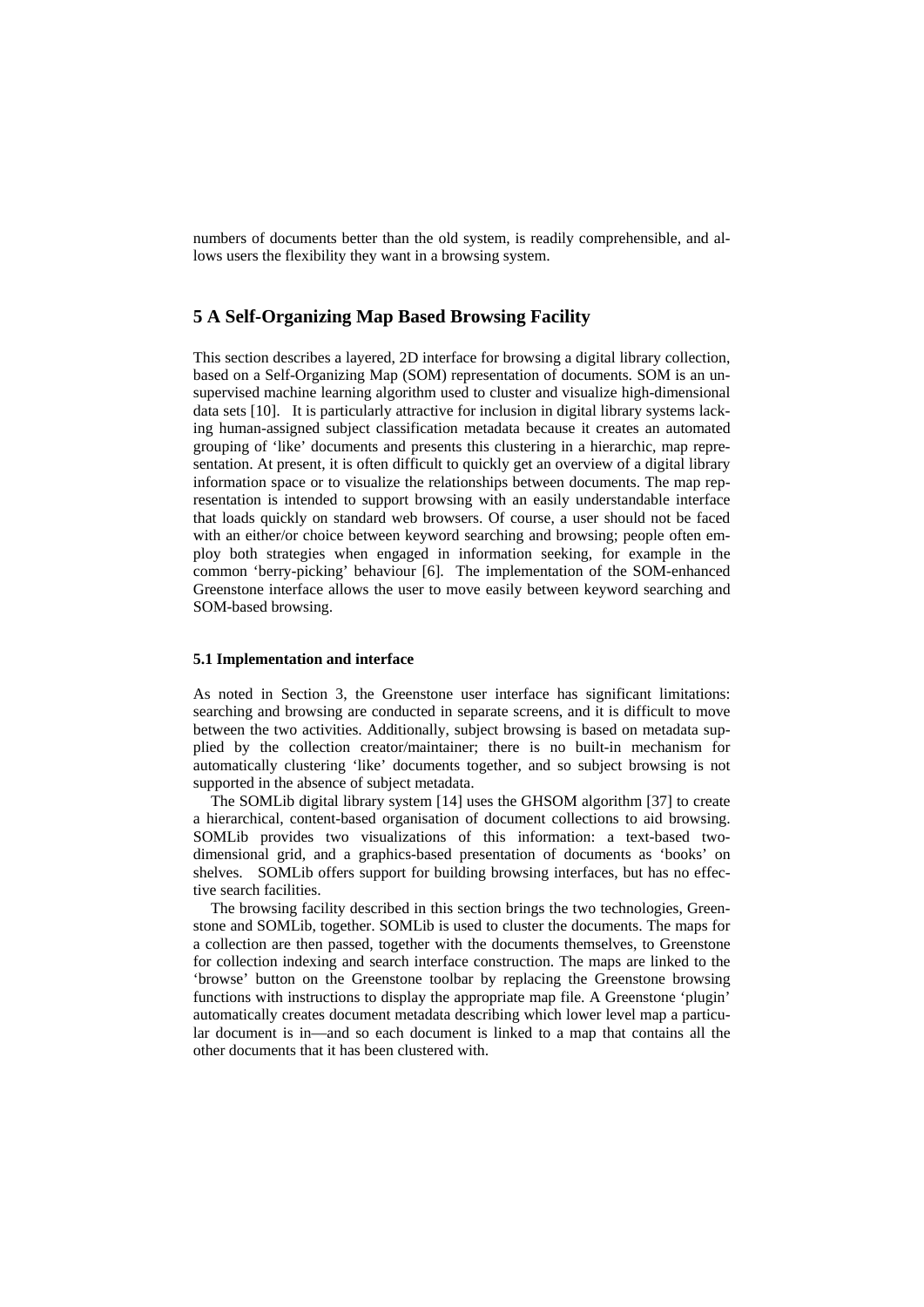

Figure 5 presents a top-level map for a sample collection, and Figure 6 illustrates the display of a lower level map. Context information is given at the top of each map, describing which level of the hierarchy is represented (the 'layer') and how many documents are reachable 'below' this map. Navigation up and down the layers is accomplished through either the "Up/Down one level" links, or by the "View all documents" link.

Each cell in the 2D grid represents either a single document or a group of documents. The contents of each cell are described by a list of automatically extracted keywords that are common to the documents clustered together in the cell. The most heavily weighted of these keywords is displayed bolded at the top of the cell; for greater readability, the remaining keywords are listed in alphabetic order.

The map can be reached through the keyword search facility of Greenstone; search result lists include a "View all related documents" link with each document. Clicking on this link leads to the map containing that document, with the original document highlighted within its grid. The user now has the opportunity to either continue browsing using the map interface, or to go back to the linear search list, or to view selected document(s) through the grid. The presence of this option is key to interleaving browsing and searching.

The SOM clustering is visualized using an enhanced version of SOMLib's grid interface, rather than the graphical bookshelf display. The grid interface was appealing because of its greater efficiency—the user is not faced with the annoying time lags common with graphics-intensive visualizations. The text-based interface also has the advantage of using only HTML in its display, so that the user is not required to download plugins or applets. Additionally, there is no experimental evidence to show that a detailed 3D presentation improves the effectiveness of browsing—and given that the 3D bookshelf view is more difficult for a reader to scan than the primarily text-based grid display, the 3D display is likely to make browsing less, rather than more, efficient.

The original SOMLib grid was tailored to the task of browsing document collections, to improve its readability and aesthetic appeal: the maps are now centered on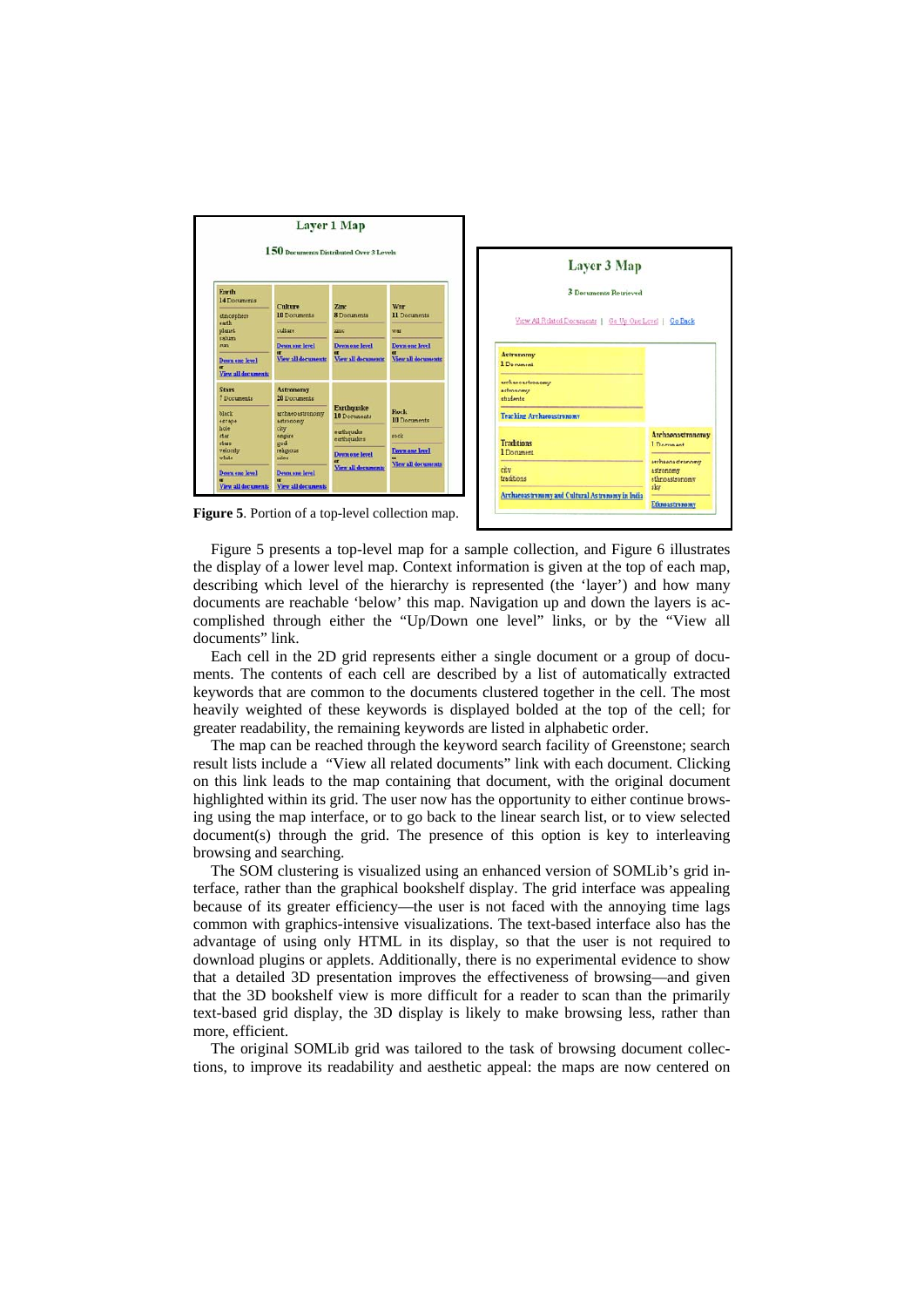the page, cell borders and spacing have been altered to provide greater definition between cells, colors are now used consistently and indicate depth within the map, keywords are sorted alphabetically, SOMLib parameter values have been removed from the display, and larger font sizes and bolding are used for drawing the eye to cell labels. Navigation has been improved by providing an option to view all documents mapped to a cell without forcing the user to navigate down to the lowest levels of the hierarchy, and by adding a count of the total number of documents accessible through each unit below the unit's label (to give a sense of the size of the cluster yet to be explored).

Note that this map is of the entire collection contents, and not of the results of a search. Creating a SOM of search results would take varying—and possibly unacceptably long—amounts of time depending on the number of hits returned by a search, and users dislike variable response times [39]. Users of search engines and digital libraries also rarely look beyond the first page or two of search results [24] and prefer ranked listings of results; there is scant evidence that visualizations of search result distributions are a desired feature in a digital library. For these reasons, we focused on providing a visualization of the collection as a whole. The ability to move from a search result to its associated SOM cell supports serendipity in browsing, as the SOM brings to the user's attention documents that are similar to the initial search hit, but that may not share the search terms entered by the user.

#### **5.2 Usability evaluation**

Two user studies were conducted: the first to investigate whether the SOM map display is likely to fit comfortably with the way that potential users would wish to organize documents (Section 5.2.1), and the second to provide usability feedback on the SOM interface (Section 5.2.2).

#### **5.2.1 Acceptability of the SOM visualization**

The first user study was a card-sorting exercise similar to the study described in Section 4.2.2—participants sorted document surrogates into clusters. Here, however, the focus was on spatial layout of the groups and whether the SOM collection visualization reflects the way that people group documents spatially.

Twenty participants were recruited from the local computer science students and faculty. A set of twenty laminated cards were prepared, each containing a summary of a science article downloaded from the Google directory ([http://directory.google.com](http://dirctory.google.com/)). Each summary included the article's title, a set of keywords taken from the document, and an introductory (summative) paragraph from the document (Figure 7). The cards were numbered randomly, and the stack of cards received by each participant was ordered in exactly the same way. The card number was used at the end of each session to record where the participant placed each of the cards.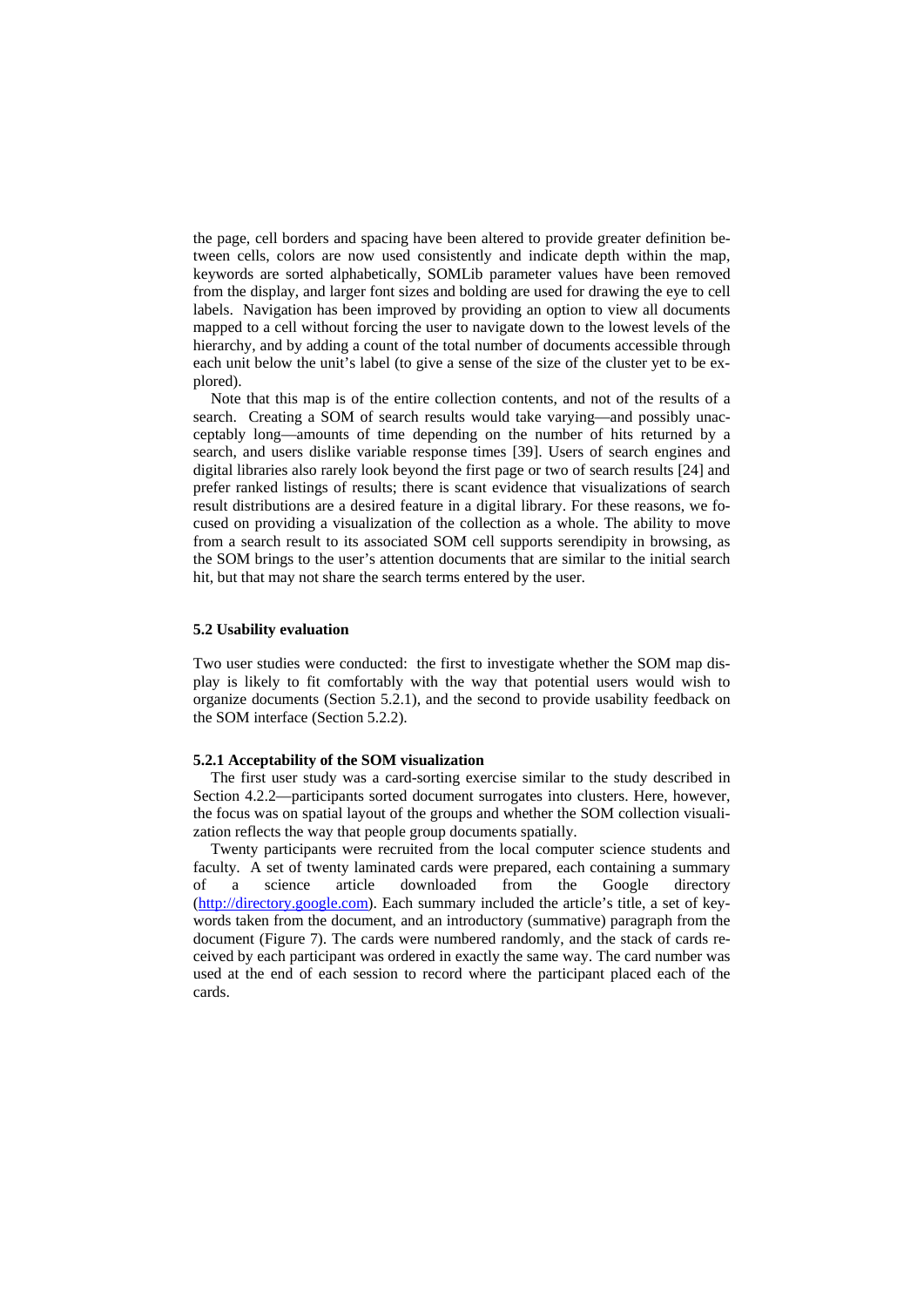

**Figure 7.** A sample card used in the SOM card-sorting study.

Each participant was requested to imagine that they had just finished gathering documents of personal interest from different fields of science, represented by the twenty cards, and now they would want to organize the documents so as to make them easy to work with when the documents are next handled. Participants spent half an hour, on average, grouping the cards.

Upon completion of the task, a photo was taken of the final arrangement chosen for the cards. Each participant was then asked to explain the document grouping that they had created (a retrospective verbal protocol [41]).

All twenty participants placed the cards in "the most convenient place to reach" (participant Q). Sixteen of the participants chose to place their cards in horizontally arranged groups, even when not constrained by area in which they were to place the cards. Two of the participants (B and N) were constrained by the area in which they were performing the task and so opted for a more vertical layout. The remaining two participants (I and S) preferred a vertical layout for the cards.

All participants reported that they had attempted to group the cards "by major topic" (participant J), where this subject was self-perceived. Fourteen participants grouped the cards with the "more general [card] on top, then move to more depth about the topic" (participant C), starting from "big things, then it gets smaller " (participant K). That is, they liked going from a "larger perspective then down to the more specific" (participant M). Participant B remarked that they preferred "putting the documents in the order that I would use them", but that they had "no sub-sorting unless the groups are quite big". Size of group was a consideration in constructing the clusters: participant F stated that they had only "broken down [groups] into subgroups if [they] got more than 5 cards" in a group, and two participants stated that they "don't like having single items in a group (participant B) because they "don't like seeing one thing by itself" (participant F).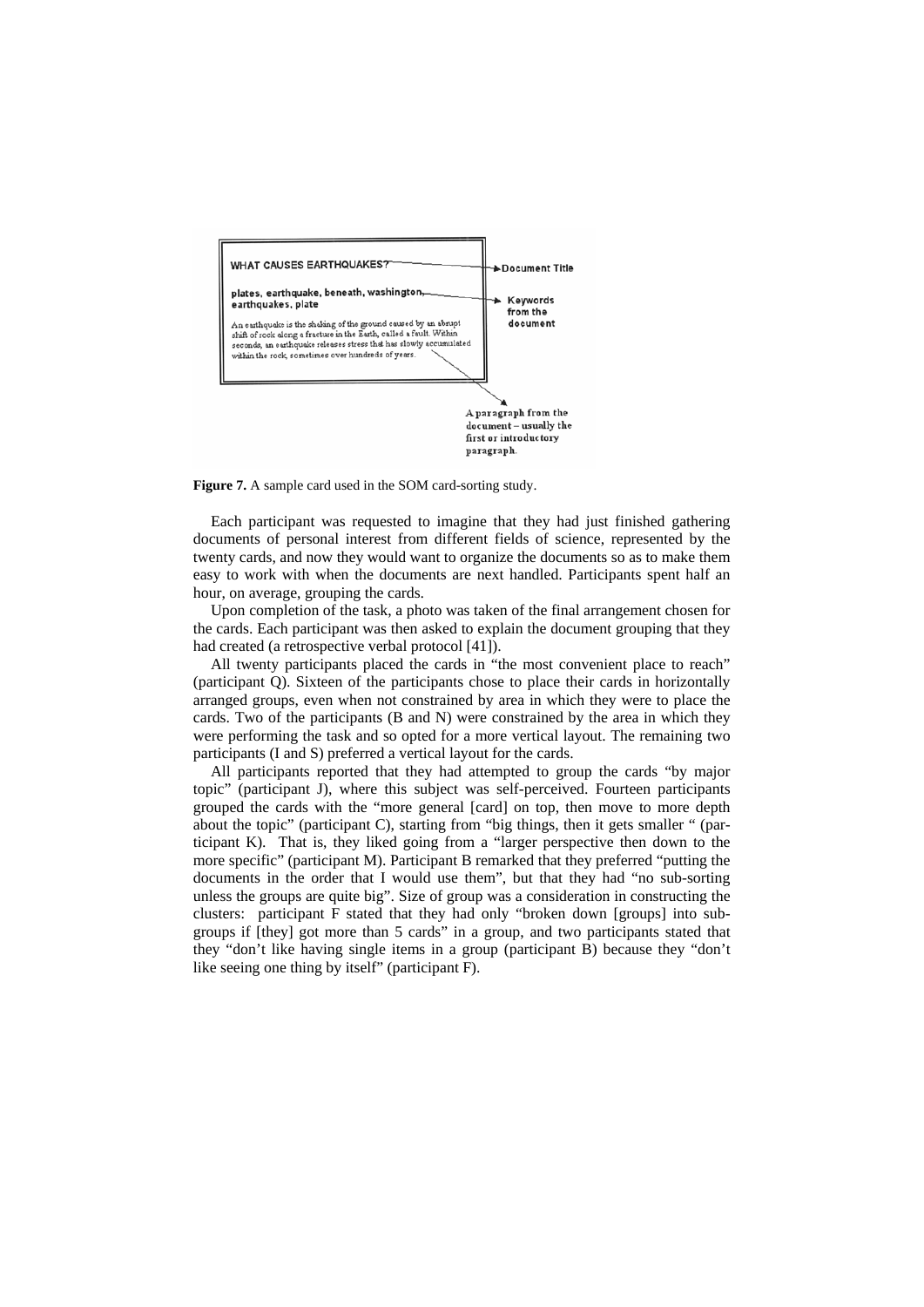

**Figure 8**. Sample photos of final card layouts for participants in SOM card-sorting study.

Eight participants chose a spatial layout that attempted to show a relationship between different groups by placing "similar kind[s] of things together (participant S) and using "the gaps in-between things" to "represent relativity" (participant H). Participant Q corroborated that sometimes, wherever possible, "the spaces show how related the documents or groups are" and that "related documents in a topic are arranged vertically". Participant O attempted to "establish indirect links between items" because "forming relationships may help remembering information". The remaining participants preferred to have their cards "plonked randomly" (participant N) wherever they found room for them. Once the cards were arranged, the minimal amount of information that each participant wanted to see in each card was the title, or if only the top card of a group could be seen, then all of the information on that card.

In summary, the layout employed by all of the participants consisted of discrete clusters, and most of the participants arranged these clusters in a predominantly horizontal display. Some of the participants attempted to use the space between the various clusters to represent relationships between the clusters, where the larger the gap between two clusters, the less the clusters were seen to be related. Most of the participants also tried to create an ordering of the cards within each cluster. All of the participants placed the groups within easy sight and reach. None of the participants employed a linear layout and only one participant used an alphabetic ordering as the predominant arrangement.

Consider the way that results of the SOM are visualized in a two-dimensional, map-like layout. Related documents are grouped together, and related groups are presented in adjacent cells. The participants organized their cards similarly. Most participants employed a predominantly horizontal spatial layout; the SOM display parameters were set to expand more horizontally than vertically to accommodate this observation. Most of the participants created a hierarchy within groups by either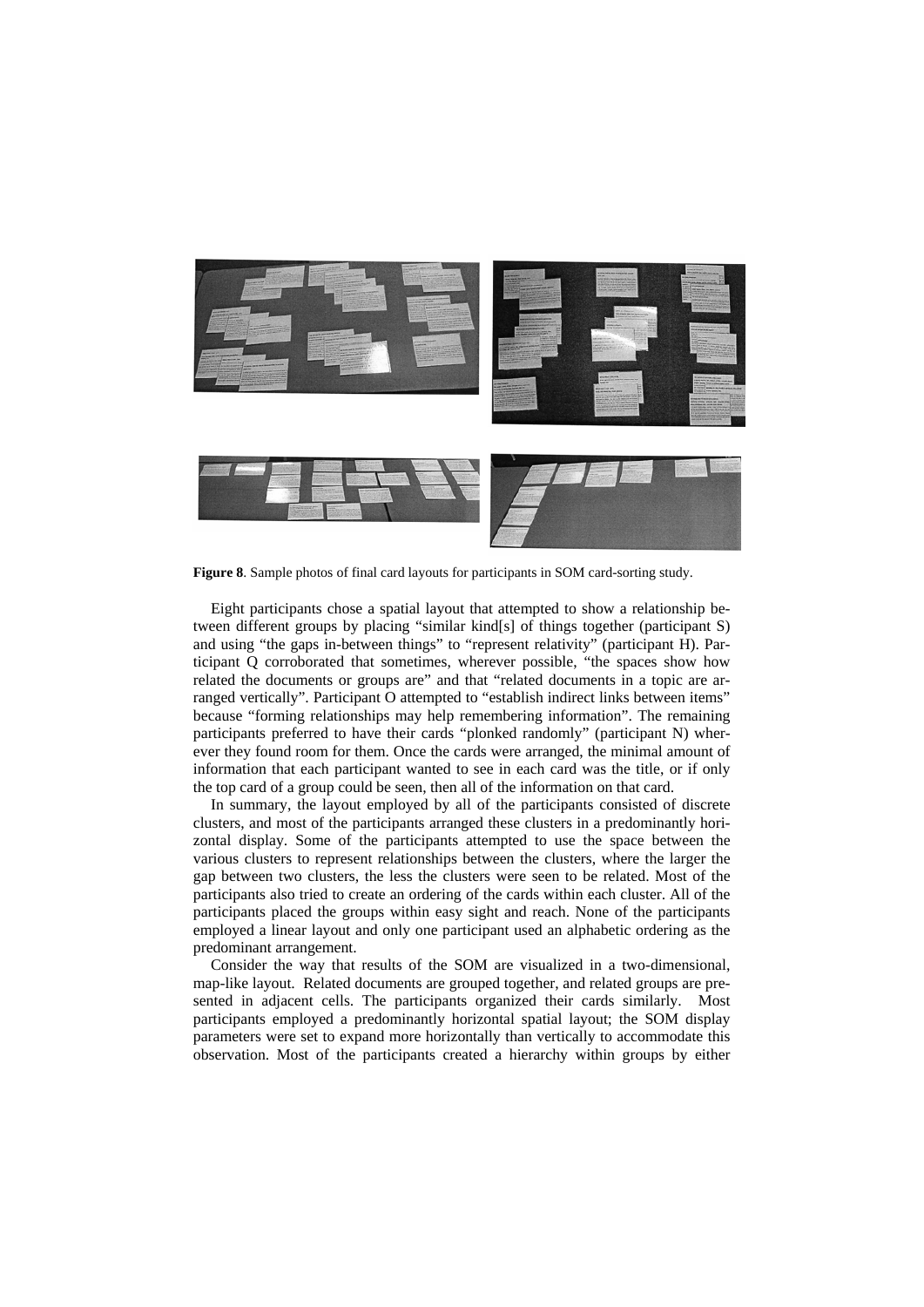stacking the cards in a general to specific structure or by creating sub-groups ordered in a similar general-to-specific manner. This hierarchical structure is accommodated by the SOM layers. Some of the participants commented that they do not like traversing through more than approximately three levels in a hierarchy. Taking this into account, the number of layers in the SOM display has been limited to three.

#### **5.2.2 Usability study of SOM display**

A usability study was conducted, focusing on how new users interpret the map display. Given that digital library users generally resist reading interface instructions or help files, users must be able to quickly deduce the meaning of this relatively novel interface. As recommended by [30], this was a small-scale usability study, with five participants; using more than five participants in an initial usability study tends to be wasteful, as the same problems are identified over and over again. The participants were chosen from the pool of participants who took part in the study described in Section 5.2.1. The participants were each given two tasks. In the first, they were asked to examine the SOM display and to give their opinion as to the functions and meaning of the various screen elements, and to state what they believed would happen if they clicked on the various links and buttons on the page. Written notes were taken of their responses (a concurrent verbal protocol [41]). In the second task, participants were asked to use the SOM-based browsing interface to find a set of documents, and to 'think aloud' as they performed the task (concurrent verbal protocol [41]). After this second task was completed, the participants were de-briefed about their opinions of the SOM display.

The participants pointed out shortcomings in the labels and keywords generated by the SOM: participants found them to be very "unhelpful and confusing" (participant iii) because "they are the same in different units" (participant iv) and did not "match the documents they referenced" (participant i). All participants were confused when the SOM generated the same label for different units. Participant i added that "the labels are not descriptive enough" and participant iii concurred that they want the labels to be an "accurate phrase that summarizes the document". These comments point to an open problem in SOM research: the difficulty of automatically generating human-comprehensible labels for SOM document clusters [10].

The participants were not able to establish whether there was a relationship between units that were placed in close proximity to each other—mainly because the labels of neighbouring cells did not make this relationship clear. The participants therefore decided that the units were placed randomly because units with "similar labels are not placed together" (participant i).

All participants could understand what the different coloured units meant; participant i stated that they "understood the set-up very quickly because [the interface] has organized everything for me". Apart from dissatisfaction with the keyword labels, all of the participants found the other parts of the map interface easy to understand. Some participants expressed concern that they "did not immediately understand what 'layer' or 'level' meant" (participant v), but it was "easy to make out after exploring the links" (participant iv).

All the participants commented that they wanted more information about where they were in the hierarchy to be indicated within each layer of the map; this is an opportunity for future development of the interface. All of the participants liked the fact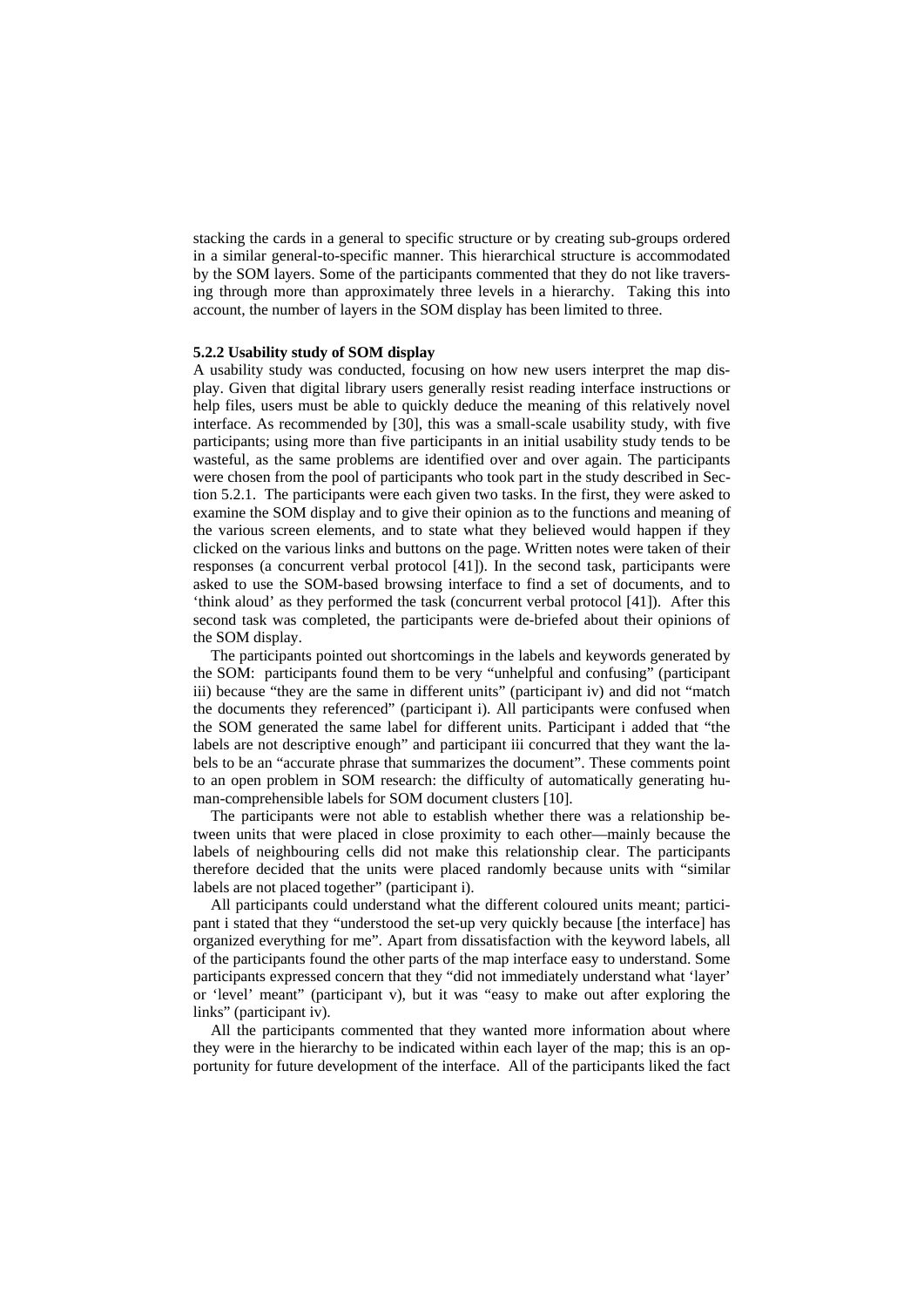that they were allowed to 'view all documents' that can be accessed through each unit with one click. They suggested that this option should be included with the layer one map as well.

The results of the usability study indicate that though participants had difficulty interpreting the automatically generated keyword labels, the SOM-based interface provided them with a "good overview" (participant iv) of the documents in the collection. The participants also felt that the interface was "easy to follow" (participant v) "once you played around with it a bit" (participant i). While the relationships between clusters were not generally understood—that is, that neighbouring clusters are more similar than distant clusters—it was clear that documents within a cluster were in some way similar. All participants liked the fact that the interface displayed quickly and that it allowed them to get a quick overview of the topics represented.

# **6 Adding a Thesaurus to Greenstone Searching/Browsing**

One of the issues that users face when creating and refining queries is the 'vocabulary problem', which occurs when the terms selected by users don't match the terms used in the document collection or its metadata [8,18]. One useful tool for query construction is a subject thesaurus describing the vocabulary of the collection's domain and the relationships (typically *broader than BT*, *narrower than NT*, and *related to RT*) between the thesaurus terms. In practice, however, thesauri have been little used in searching; subject thesauri are generally not readily available in digital format, or if available online, are not integrated into the searching/browsing facilities of the document collection.

#### **6.1 Implementation and interface**

A prototype system was developed integrating the AGROVOC [17] subject thesaurus with a Greenstone searching interface. AGROVOC is a multilingual, controlled vocabulary thesaurus developed by the FAO to cover concepts and terminology in agriculture, forestry, fisheries, food, and related domains. It was chosen for experimentation because it is of a size large enough to be challenging for the user (over 16,500 descriptors), and its structure is the common broader/narrower/related term organization—so it can be used without sacrificing generality of approach in interface design. Additionally, the researchers had access to both a digital version of AGRO-VOC and a document collection compiled by the FAO in the subject area of the thesaurus. Note that a generic thesaurus such as WordNet could also be incorporated into Greenstone using the same interface described in this section; the appeal of AGROVOC is that it will allow us in the future to investigate subject thesaurus use in searching.

The Greenstone search interface is augmented by suggesting potentially useful thesaurus terms through the search page (Figure 9), and by adding a thesaurus tab to support exploration of the thesaurus structure itself (Figure 10).

In Figure 9, the user has used a term matched by only one document in the collection, and may wish to consider additional terms from the thesaurus—presented in the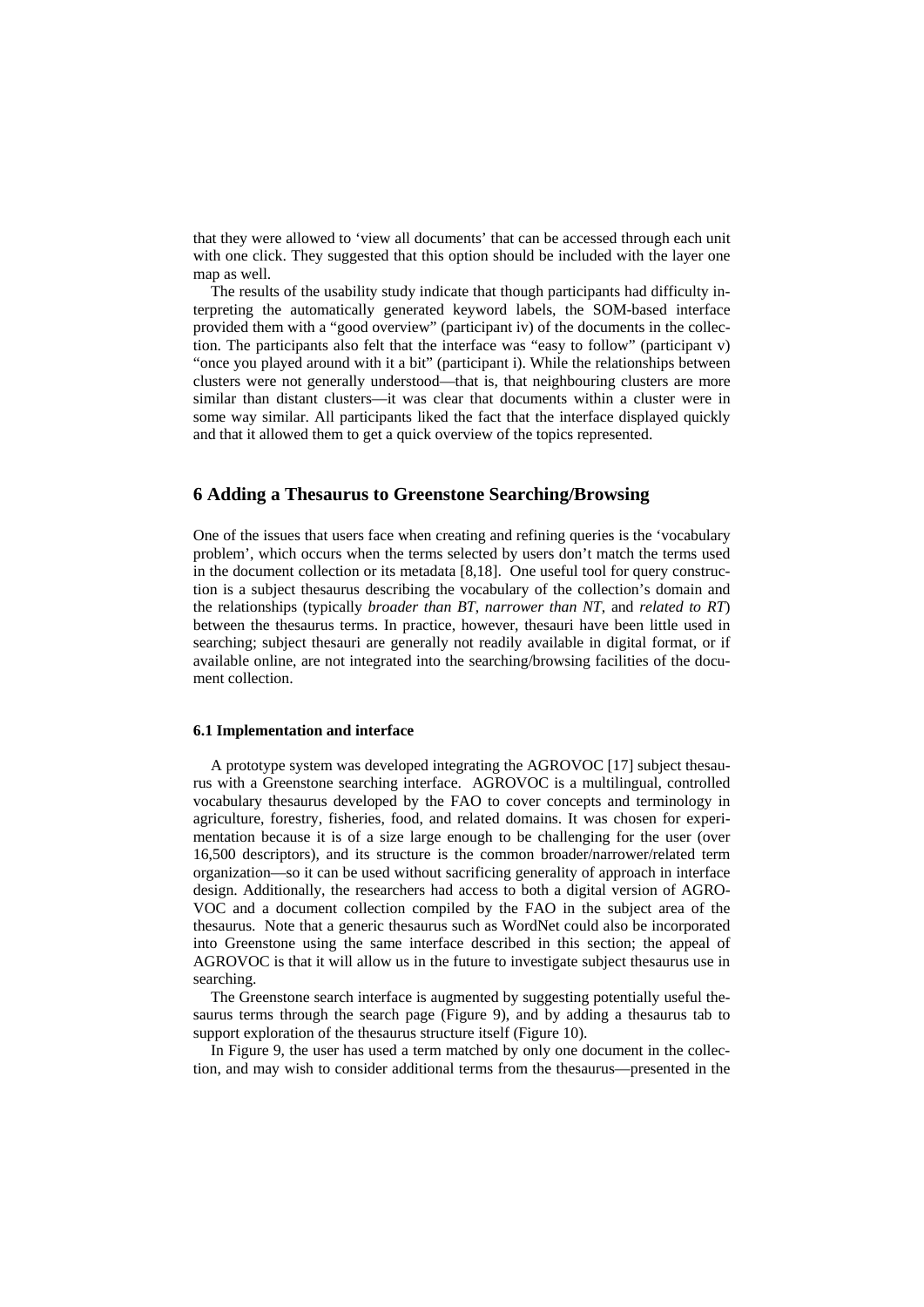"thesaurus quicklist". Ticking a quicklist term adds it to the terms in the search box. The quicklist terms are in a broader/narrower/related term relationship with the query. If more than one query term is present, then the quicklist contains up to three thesaurus terms for each query term; this limits the total number of thesaurus terms appearing on the search page, to avoid overwhelming the user with alternatives and to preserve the primacy of the search and hitlist on this page.

![](_page_19_Picture_1.jpeg)

**Figure 9.** The thesaurus-enhanced Greenstone search interface.

Figure 10. Searching and browsing the thesaurus.

Thesaurus terms presented out of context of the thesaurus structure may be less useful to some users than if they are viewed imbedded in the thesaurus. Further, viewing and searching the thesaurus directly can be useful in familiarizing a user with the subject domain of the document collection. To support exploration of the thesaurus, users can browse it directly through the thesaurus tab (Figure 10). 'Child' nodes in the hierarchy can be hidden or expanded in the conventional manner, by clicking on the parent term's  $+/-$  icon. The user can quickly focus on a specific portion of the thesaurus through 'Search within thesaurus for related terms'.

### **6.2 Usability evaluation**

The thesaurus / search engine interface for Greenstone underwent a total of four usability studies before, after and during its design and implementation.

#### **6.2.1 Establishing guidelines for the initial design**

An initial user study provided an indication of preferred interaction style when searching using the thesaurus. The user study evaluated five thesaurus / search engine prototype interfaces representing the range of interface options suggested by a review of the research literature and commercial products. Interfaces I and II provide a single window to access both the thesaurus and a search engine. In interfaces III, IV, and V,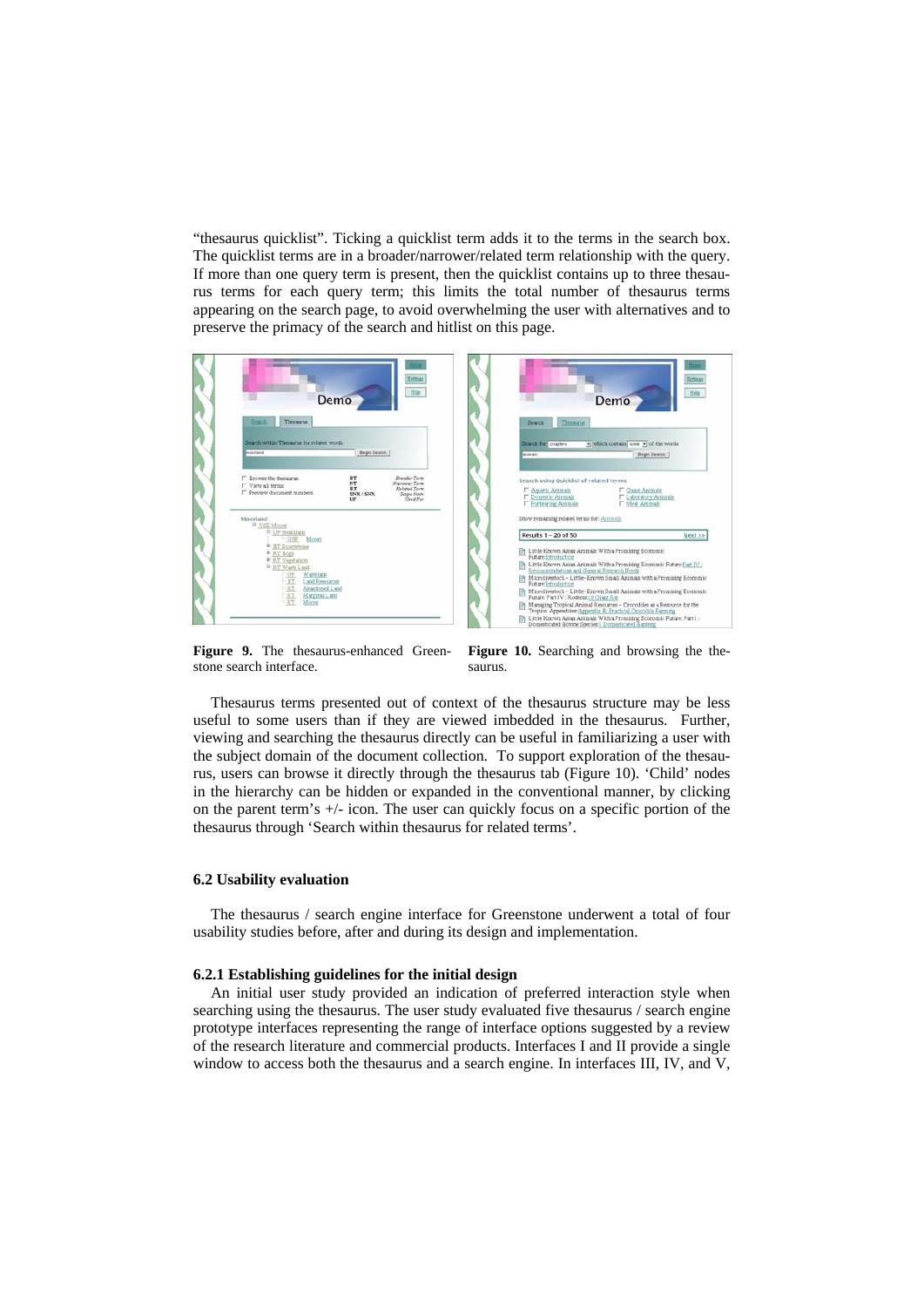the search engine and thesaurus are treated independently in separate windows. Interface IV uses an interactive, graphic representation of the thesaurus, interface V presents the thesaurus as a hierarchy, and interfaces I, II, and III use an alphabetic list display of thesaurus terms. In interfaces III, IV, and V the user manually searches the thesaurus for terms of interest; the thesaurus is searched automatically in interface II when the user enters a search term, and in interface I the system unobtrusively suggests additional search terms from the thesaurus.

Eight computer science students were recruited as participants for the study. Each participant performed a search on three (randomly selected) interface prototypes, and was instructed to 'think-aloud' as they searched (concurrent verbal protocol [41]). Participants' comments were recorded on video and their screens datalogged. On completion of the session the participants were encouraged to summarize their reactions to the three interfaces (retrospective verbal protocol [41]).

A common theme from the participants was a dislike of slow interfaces (interfaces I and II elicited this reaction most strongly). Slow response time frustrated, distracted, and sometimes distressed the participants. When participant 6 was using interface II, for example, it didn't seem to respond to his (repeated) clicks. He quickly became agitated, and soon decided that he'd had enough of that interface.

Participants reacted negatively to large amounts of information displayed on a single page, confirming earlier research indicating that users feel uncomfortable when confronted with a 'busy' page [19, 42]. Reading and extracting useful information becomes a daunting chore, with one user aptly pointing out that the information he was searching for was approximately 1cm, in a page with a scrollbar that was 3mm.

Users do not like switching between independent windows and applications when searching [35]. Participants used the thesaurus less frequently when it was in a separate window, and found the multiple independent window interfaces awkward to use. As an example, participant 6 spent as much time rearranging two windows to fit comfortably in the screen as he did searching the collection. One participant confirmed that, "you're more inclined to use it if it's on the same screen…".

Participants preferred that the thesaurus act semi-automatically (that is, that it suggested search terms) rather than it automatically inserts thesaurus terms into the search, or that it forced the user to manually search the thesaurus for terms of interest. The semi-automated thesaurus is, "sort of like when you spell things wrong in Google, it says 'did you mean?' "; participant 4 noted that, "…it was good bringing up synonyms whenever I started a new search…".

The visual thesaurus (interface IV) was entertaining—participants spent time playing and having fun with it. While they enjoyed using it, they felt that in the long term the novelty would wear off and that it would become annoying: "…the visual aspect helped a little, but the proliferation of concepts was too much…"; "the fact that the thesaurus was in a different window and it was just so darn cool distracted me quite a bit…".

Participants wished to see thesaurus term relationship indications (that is, BT, NT, RT) when browsing the thesaurus. They appreciated that they could take in the relationship between a series of terms at a glance.

The study did not provide any indication of whether users felt comfortable opening documents in the same or in new windows. As the goal of this research was to imple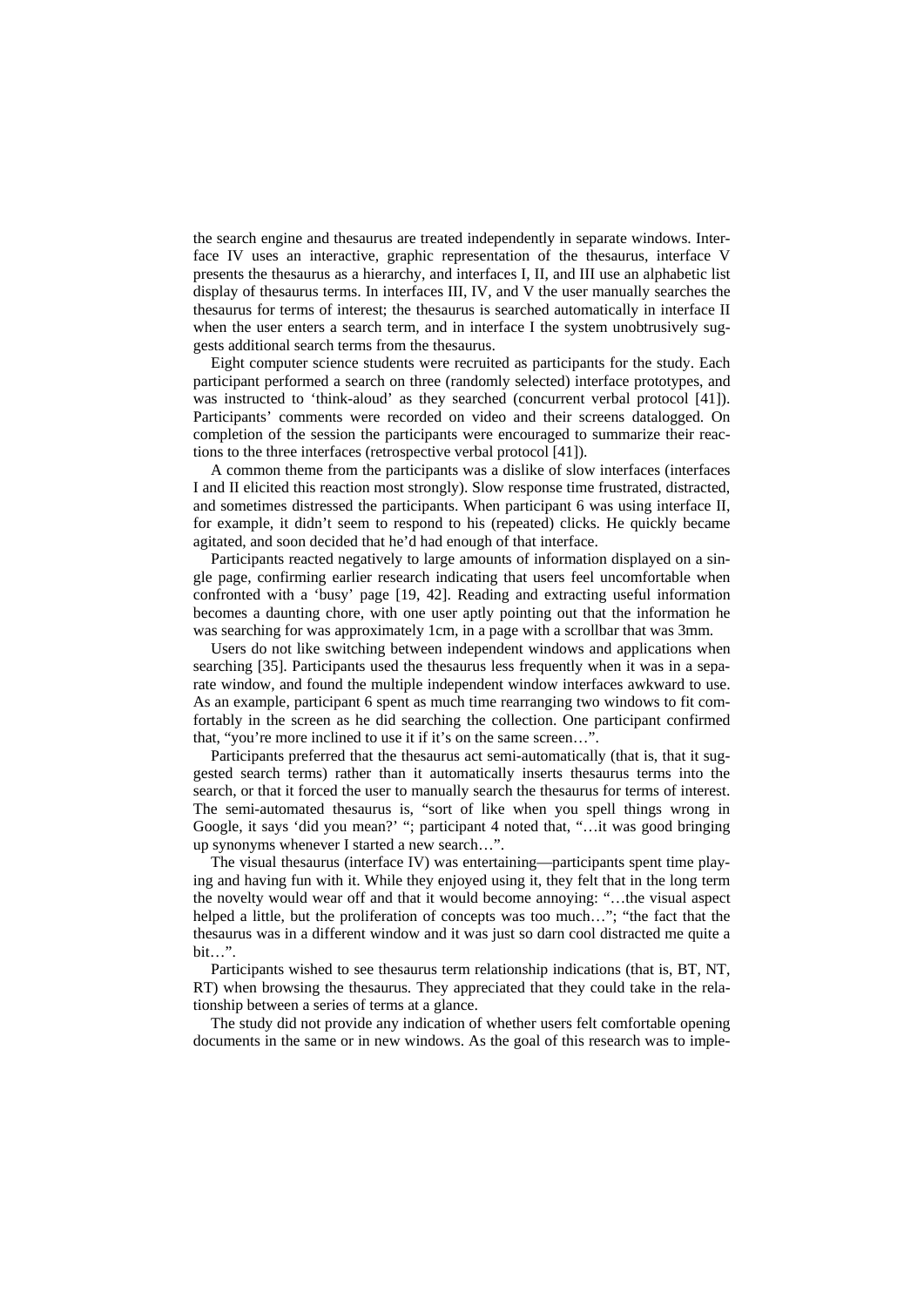ment a thesaurus searching/browsing interface in Greenstone, the Greenstone default was followed of opening links in the same window.

### **6.2.2 Testing initial design concepts**

Having elicited an initial set of interface guidelines, the next stage in the development process is iterative redevelopment of the interface design [31]. The results from the user study of Section 6.2.2 were used to design four visually distinct paper prototypes. These paper prototypes were evaluated by three local experts in HCI and Digital Libraries, in sessions totalling five hours. Expert evaluation has economic advantages over other methods for detecting usability problems (for example, fullscale usability tests). Nielsen points out that 'single' experts are likely to find over 40% of usability problems, but 'double experts'—those with "expertise in both usability in general and the kind of interface being evaluated"—are likely to find a higher proportion of the problems [31]. On the basis of this analysis one of the paper prototypes was selected for further development in a low-fidelity, screen-based prototype; this interface prototype was subjected to further evaluation by the three local HCI/DL experts, and on their suggestions minor alterations were made to the interface's appearance and functionality.

At this point, six students in computer science were recruited to participate in a usability study of the modified, low-fidelity prototype. Participants were asked to 'think aloud' as they performed a walk-through of the prototype (concurrent verbal protocol [41]); after completing this walk-through they were queried about the system's expected reaction to their actions. Written notes were taken of the think-aloud sessions and the de-briefings (retrospective verbal protocol [41]).

Participants recognized the 'search' portion of the interface, and (correctly) felt confident that it would return a list of documents. The high level of familiarity they felt seemed to give participants a confidence boost when it came to dealing with novel search elements such as the list of alternative search terms suggested by the thesaurus. This assurance vanished when the participants encountered the thesaurus portion of the interface. When queried about the thesaurus, participants gave tentative guesses involving synonyms, antonyms, and related documents. This uncertainty is likely due to a lack of familiarity with subject thesauri.

One participant brought up the issue of ambiguous term entry (that is, entering unrelated terms such as 'pig' and 'speaker' in a query). Unrelated term entry is akin to entering ambiguous terms [45]. The brute force method for dealing with ambiguous term entry would be to simply display a list of all results found, for all terms entered, but this runs the risk of information overload [42]. Alternatively, the system could display the results of ambiguous entry in 'categories'. User studies performed by Dumais et al [16] show that category interfaces are more effective than ranked list displays; this approach was adopted in the refined prototype design.

#### **6.2.3 Expert evaluation of the implemented prototype**

The design that emerged from the low-fidelity testing of Section 6.2.2 was implemented, and an expert evaluation was conducted to discover the usability problems of its interface. Two local faculty members with extensive knowledge of HCI and experience in the design and evaluation of searching interfaces performed the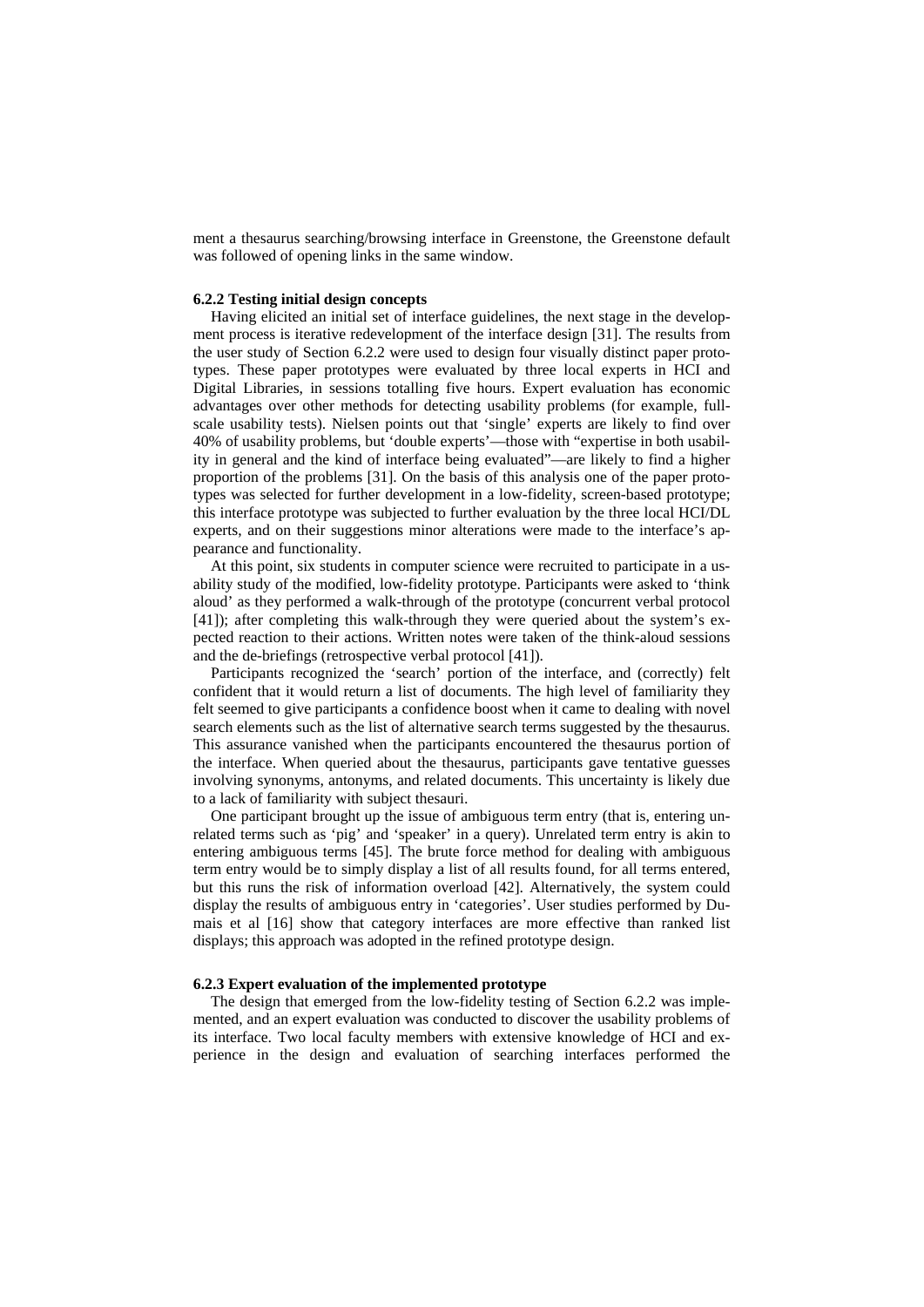evaluation. Written notes were taken of their analysis. It was noted by both experts that the thesaurus can return a substantial number of terms, possibly causing information overload. Two solutions they proposed included the elimination of duplicate terms, and terms that are not present in any documents in the collection, asking, "...is it useful to have them?"

Interestingly, during the course of the expert evaluations, an expert queried whether or not the thesaurus hierarchy should be search oriented or not; whether searching in the thesaurus should help users find documents (by showing document lists, for example) or concentrate on showing relationships between terms. How the thesaurus was going to be used was important, but he felt that it was more important to focus upon document-oriented users (i.e. those who use the system to help them improve their search and find useful documents).

#### **6.2.4 Usability evaluation of the refined browser**

The final user study conducted investigated the predictability and learnability of the implemented system, as modified from suggestions raised by the expert evaluation (Section 6.2.3). It was also important to see how novice users (i.e. those who do not necessarily use a thesaurus), reacted to the presence of the thesaurus descriptor key ("BT", "NT", etc.). Five local computer science students were recruited as participants. Participants viewed (but did not interact with) the thesaurus searching/browsing screens, and were then asked to predict the system's response to potential user actions (i.e., "What do you think will happen if you click there?"). Subjects were then asked to interact with the system while 'thinking aloud' (concurrent verbal protocol [41]). Written notes were taken of each session.

This study indicated a high level of user uncertainty when dealing with selecting quicklist terms—possibly indicating a need for some more immediate documentation regarding this feature. High uncertainty levels when dealing with the thesaurus were present in this study, although users did note that they could easily get a feel for how to use it ("...the quicklist stuff isn't really obvious, but once you start playing with it, you can quickly see reactions, and understand how it works...).

Overall, the system received positive reactions from both experts and users alike regarding its learnability and predictability. The interface received positive comments about its fast reaction time, something that is vitally important to any web-based service [23].

# **7 Conclusions**

Three enhancements have been created to the Greenstone software, designed with human information seeking needs and the failures of the old system in mind. These new systems allow users to combine searching and browsing, in keeping with both the literature on information seeking behaviour and the user experiments carried out as a part of the work done for this investigation. These enhancements allow the user more flexibility in determining the way in which they browse, also in keeping with experimental results and information seeking literature: users can browse by more than one type of metadata, and select the metadata by which they wish to browse (Section 4);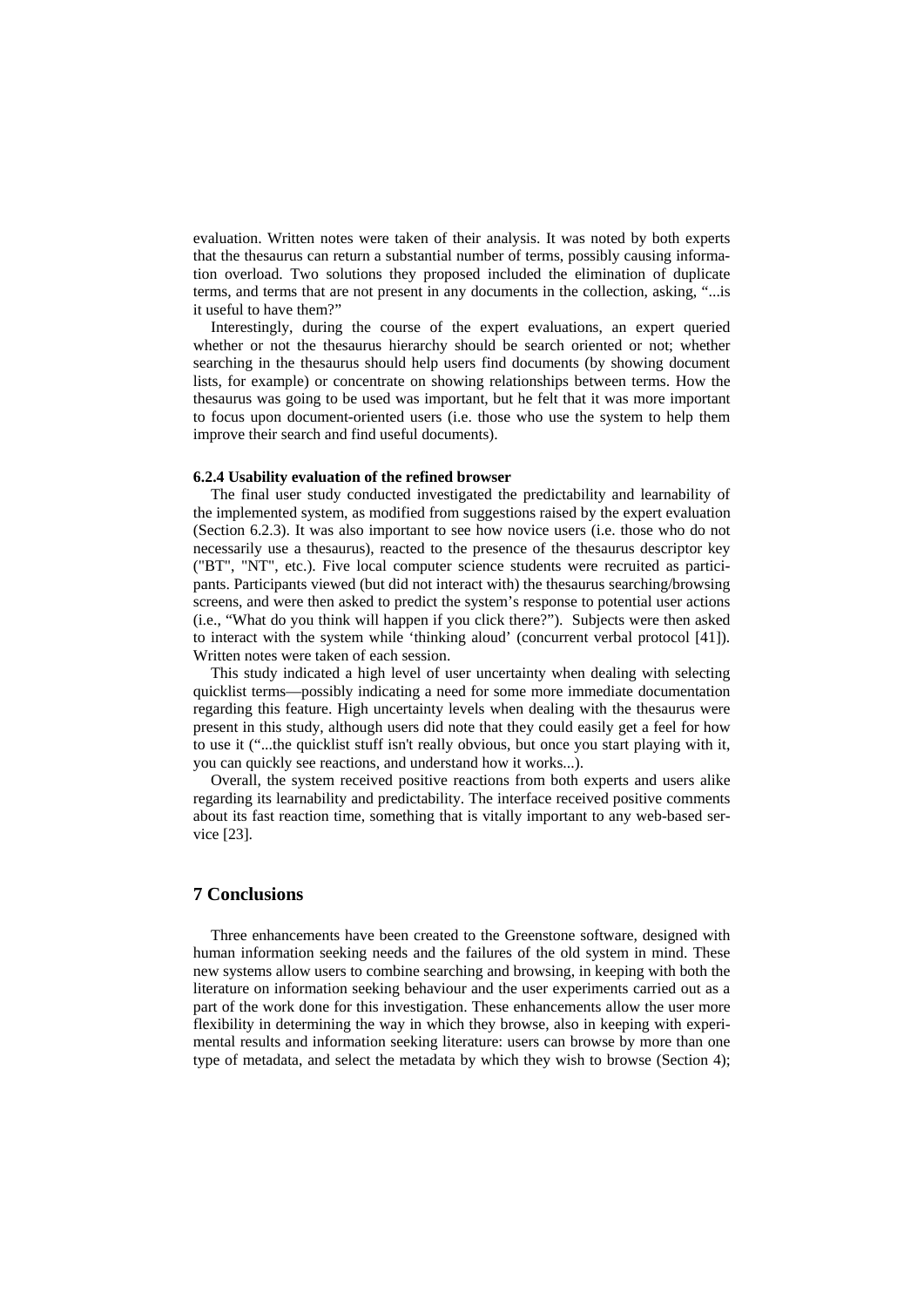in collections lacking subject classification metadata users can browse clusters of documents grouped automatically into a SOM structure (Section 5); and if a subject thesaurus is available for a collection, users can receive support from the thesaurus in query refinement, and can search and browse the thesaurus itself to familiarize themselves with the subject vocabulary and structure (Section 6). These new browsing mechanisms provide a vast improvement over the old Greenstone classifier system, making information seeking easier.

# **References**

- 1. The Greenstone Software. http://www.greentsone.org, accessed March 6 2003.
- 2. The New Zealand Digital Library. http://www.nzdl.org, accessed March 6 2003.
- 3. Agosto, Denise. Bounded Rationality and Satisficing in Young People's Web-Based Decision Making. *Journal of the American Society for Information Science and Technology* 53:1 2002 16-27.
- 4. Bainbridge, David, Mckay, Dana and Witten, Ian. The Greenstone Developer's Guide. Dept. of Computer Science, University of Waikato 2001. Available at http://www.greenstone.org, accessed March 6 2003.
- 5. Baldonado, Michelle Q. Wang. A User-Centered Interface for Information Exploration in a Heterogeneous Digital Library. *Journal of the American Society for Information Science* 51:3, 2000 297-310.
- 6. Bates, Marcia J. The Design of Browsing and Berrypicking Techniques for the Online Search Interface. *Online Review* 13:5 1989 407-424.
- 7. Beaulieu, Micheline. Interaction in Information Searching and Retrieval. *Journal of Documentation* 56:4 2000 431-439.
- 8. Borgman, C. Why are online catalogs still hard to use? *Journal of the American Society for Information Science* 47:7 1996 493-503.
- 9. Chang, Shan-Ju and Rice, Ronald E. Browsing: A Multidimensional Framework. *Annual Review of Information Science and Technology* 28 1993 231-276.
- 10. Chen, Hsinchun, Houston, Angela L., Sewell, Robin R., and Schatz, Bruce R. Internet Browsing and Searching: User Evaluations of Category Map and Concept Space Techniques. Journal *of the American Society for Information Science* 49:7 1998 582-603.
- 11. Crabtree, Andy, Twidale, Michael B., O'Brien, Jon and Nichols, David M. Talking in the Library: Implications for the Design of Digital Libraries. *Proc. 2nd ACM International Conference on Digital Libraries*, Philadelphia, Pennsylvania 1997 221-228.
- 12. Cunningham, Sally Jo, Knowles, Chris, and Reeves, Nina. An Ethnographic Study of Technical Support Workers: Why We Didn't Build a Tech Support Digital Library. *Proc. 1st Joint ACM/IEEE-CS Conference on Digital Libraries*. Roanoke, Virginia 2001 189- 198.
- 13. Davis, F.D. Perceived Usefulness, Perceived Ease of Use, and User Acceptance of Information Technology. *MIS Quarterly* 13/3 1989 319-340.
- 14. Dittenbach, M., Merkl, D., and Rauber A. Using Growing Hierarchical Self-Organizing Maps for Document Classification. *Proceedings of the 8<sup>th</sup> European Symposium on Artificial Neural Networks*. Bruges, Belgium, 2000. Available online: [http://www.dice.ucl.ac.be/Proceedings/esann/esannpdf/es2000-39.pdf,](http://www.dice.ucl.ac.be/Proceedings/esann/esannpdf/es2000-39.pdf) accessed 25 Jul 04.
- 15. Dix, A., Finaly, J., Abowd, G., Beale, R. *Human-Computer Interaction*. Prentice-Hall, 2nd ed., Glasgow 1997, p. 163.
- 16. Dumais, S., Cutrell E., and Chen, H. Optimizing search by showing results in context. *Proceedings of CHI 2001* 277-284.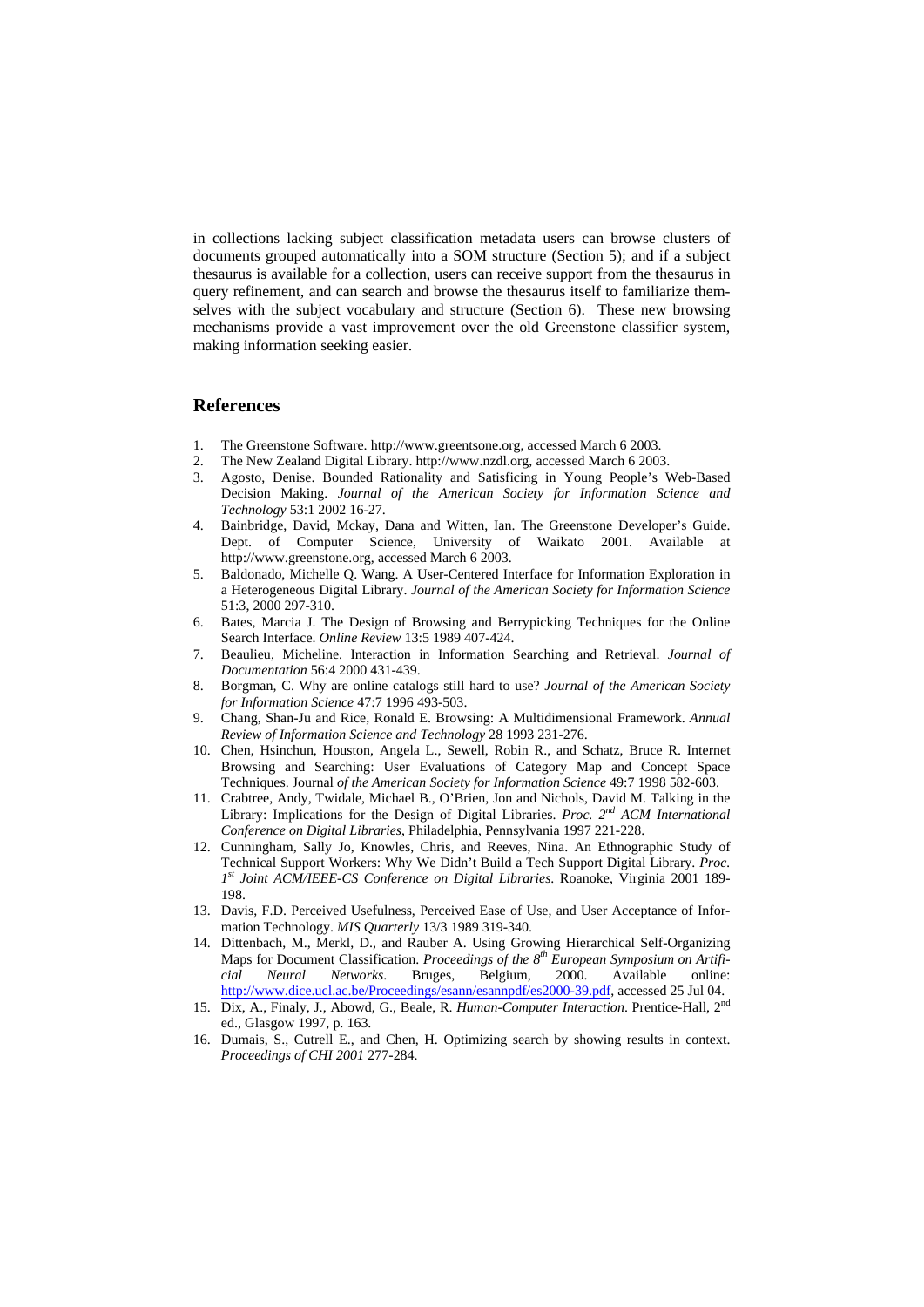- 17. Food and Agricultural Organization of the United Nations. *AGROVOC: Multilingual Agricultural Thesaurus.* Available online: http://www.fao.org/agrovoc/.
- 18. Furnas, G., Landauer, T., Gomez, L., Dumais, S. The vocabulary problem in humansystem communication. *Communications of the ACM* 30:11 1987 964-971.
- 19. Hancock-Beauliu, M. A comparative transaction log analysis of browsing and search formulation in online catalogues. *Program* 27:3 (1993) 269-280.
- 20. Henninger, Scott and Belkin, Nicholas. Interface Issues and Interaction Strategies for Information Retrieval Systems. *CHI Companion '95*. Denver, Colorado 1995 401-402.
- 21. Institute of Electrical and Electronics Engineers. *IEEE Standard Computer Dictionary: A Compilation of IEEE Standard Computer Glossaries*. New York, NY, 1990.
- 22. Jacso, Peter. Savvy Searching Starts with Browsing. *Online and CD-ROM Review* 23:3 1999 169-172.
- 23. Johnson, J. *GUI Bloopers: Don'ts and Do's for Software Developers and Web Designers*. Morgan Kaufmann Publishers, San Francisco, CA 2000.
- 24. Jones, Steve, Cunningham, Sally Jo and McNab, Rodger. An Analysis of Usage of a Digital Library. *Proc. 2nd European Conference on Research and Advanced Technology for Digital Libraries*, Heraklion, Greece 1998 261-277.
- 25. Knepshield, Pamela A. Savage and Belkin, Nicholas. Interaction in Information Retrieval: Trends Over Time. *Journal of the American Society for Information Science* 50:12 1999 1067-1082.
- 26. Kuhlthau, Carol. Inside the Search Process: Information Seeking from the User's Perspective. *Journal of the American Society for Information Science* 42:5 1991 361-371.
- 27. Lawrence, Steve and Giles C. Lee. Context and Page Analysis for Improved Web Search, *IEEE Internet Computing* 2:4 1998 38-46.
- 28. Lazar, Jonathon, Bessiere, Katie, Ceaparu, Irina and Shneiderman, Ben. Help! I'm Lost: User Frustration in Web Navigation. *IT&Society* 3:1 2003 18-26.
- 29. Marchionini, Gary. *Information Seeking in Electronic Environments*. Cambridge University Press, New York. 1995
- 30. Nielsen, J., and Landauer, T., K. A mathematical model of the finding of usability problems. *Proceedings of ACM INTERCHI'93*, Amsterdam, The Netherlands 1993 206-213.
- 31. Nielsen, J.: *Usability Engineering*. Morgan Kaufmann, San Francisco, 1994.
- 32. Nielsen, Jakob. The Changes in Web Usability Since 1994", *Alertbox* December 1 1997, available online: http://www.useit.com/alertbox/9712a.html, accessed March 6 2003
- 33. Nielsen, Jakob. The Top Ten New Mistakes of Webpage Design, *Alertbox* May 30, 1999, available online: http://www.useit.com/alertbox/990350.html, accessed March 6 2003.
- 34. Nordlie, Ragnar "User Revealment" a Comparison of Initial Queries and Ensuing Question Development in Online Searching and Human Reference Interactions.*Proc.* 22<sup>nd</sup> *Annual International ACM SIGIR Conference on Research and Development in Information Retrieval*, Berkley, California 1999 11-18.
- 35. North, C., and Shneiderman, B. A taxonomy of multiple window coordinations. *Department of Computer Science Tehcnical Report #CS-TR-3854*, 1997, University of Maryland, College Partk, MD 20742 USA.
- 36. Paynter, Gordon, Witten, Ian, Cunningham Sally Jo, and Buchanan, George. Scalable Browsing for Large Collections: a case study. *Proc. 5th ACM Conference on Digital Libraries*, San Antonio, Texas 2000 215-218.
- 37. Rauber, A & Merkl, D. The SOMLib Digital Library System. *Proceedings of the 3rd European Conference on Research and Advanced Technology for Digital Libraries*, Paris, France, 1999 323-342.
- 38. Salampasis, Michail, Tait, John and Bloor, Chris. Evaluation of Information Seeking Performance in Hypermedia Digital Libraries. *Interacting with Computers* 10 1998 269- 284.